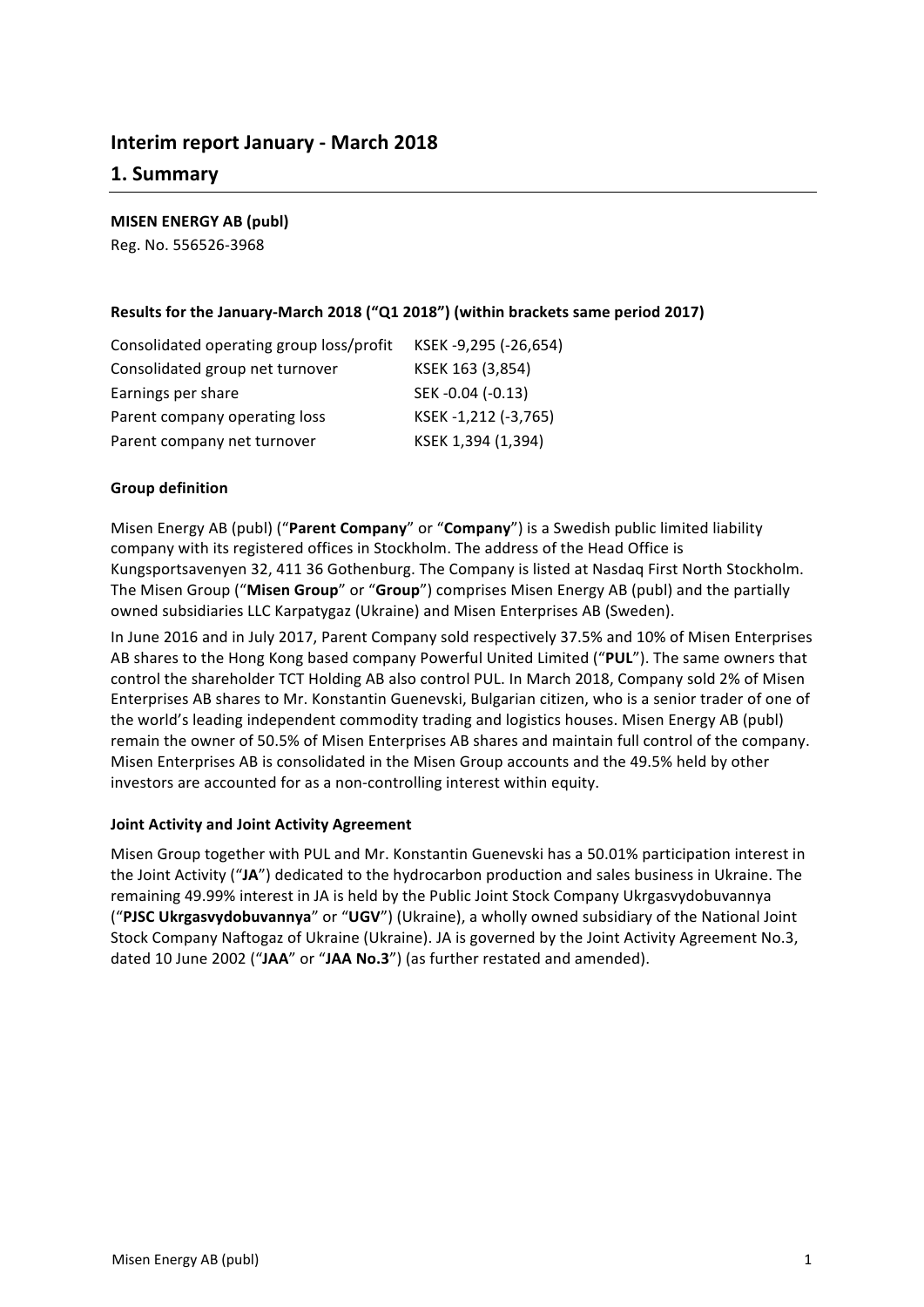# **2. Essential Events during the Q1 2018**

# **Accounting treatment of the Joint Activity**

Misen Enterprises AB and LLC Karpatygaz participate in an arbitration proceeding commenced by PJSC Ukrgasvydobuvannya in August 2016 under JAA No.3 and vigorously defend the legitimate interests of their investors.

In accordance to the procedural timetable determined by the Tribunal, the disputing parties exchanged their positions. PJSC Ukrgazvydobuvannya has requested invalidation or, alternatively, termination of JAA No.3. Misen Enterprises and LLC Karpatygaz agreed with PJSC Ukrgazvydobuvannya on termination of JAA No.3 and requested the Arbitral Tribunal to order PJSC Ukrgazvydobuvannya to compensate their share of the Joint Activity. The Arbitral Tribunal intends to rule on all issues other than quantum in a partial award before the end of May 2018. Following this, the Arbitral Tribunal will issue further directions in relation to the quantum.

Given that the parties finally confirmed their agreement to terminate the JAA No. 3, the Company believes that control over the specific assets under JA no longer exists when preparing the quarterly accounts as for 31 March 2018. Control is required to consolidate the assets as well as the future results of the JA in the Group accounts.

The claims against PJSC Ukrgazvydobuvannya may not be accounted for as an asset in the Group financial statements as the outcome of the arbitration proceeding is still uncertain at the date of this report.

The accounting treatment and book value do not purport to reflect the value of the claims of Misen Enterprises AB or LLC Karpatygaz for compensation arising from the termination of JAA No.3. Nor does this accounting treatment imply in any respect any waiver of any claim submitted by Misen Enterprises AB and LLC Karpatygaz in the arbitration proceeding under JAA No.3 or any other right of Misen Group. Misen Enterprises AB and LLC Karpatygaz continue to defend the legitimate interests of their shareholders and seek compensation for their share in the Joint Activity upon termination of JAA No.3.

Under JAA No.3 Misen Group operates solely in Ukraine. A partially owned subsidiary LLC Karpatygaz, in its capacity as Operator of JA, continues to perform all industrial operations until termination of JAA No.3.

# **Financing of the Group's Swedish operations**

On 2 March 2018, the Company closed the sale of 2% of the shares and shares capital in its partially owned subsidiary Misen Enterprises AB to Mr Konstantin Guenevski, Bulgarian citizen, who is a senior trader of one of the world's leading independent commodity trading and logistics houses. The purchase sum amounts to MEUR 1.0 (KSEK 9,964).

The agreement comprises conditions that allow the Company to repurchase the sold shares from Mr Konstantin Guenevski for the purchase price multiplied by 3 (three). Misen Energy AB (publ) could exercise this right till earlier of (i) 30 April 2019 or (ii) the date of the general meeting of shareholders of Misen Enterprises AB which would consider payment of dividends. Similarly, the agreement comprises conditions that allow Mr Konstantin Guenevski to require Misen Energy AB (publ) to purchase back all or part of the shares from Mr Konstantin Guenevski within 24 months. The price of the shares would be equal to the purchase price multiplied by 3 less the amount of any dividends received by Mr Konstantin Guenevski from the shares in 24 months. The Company would be required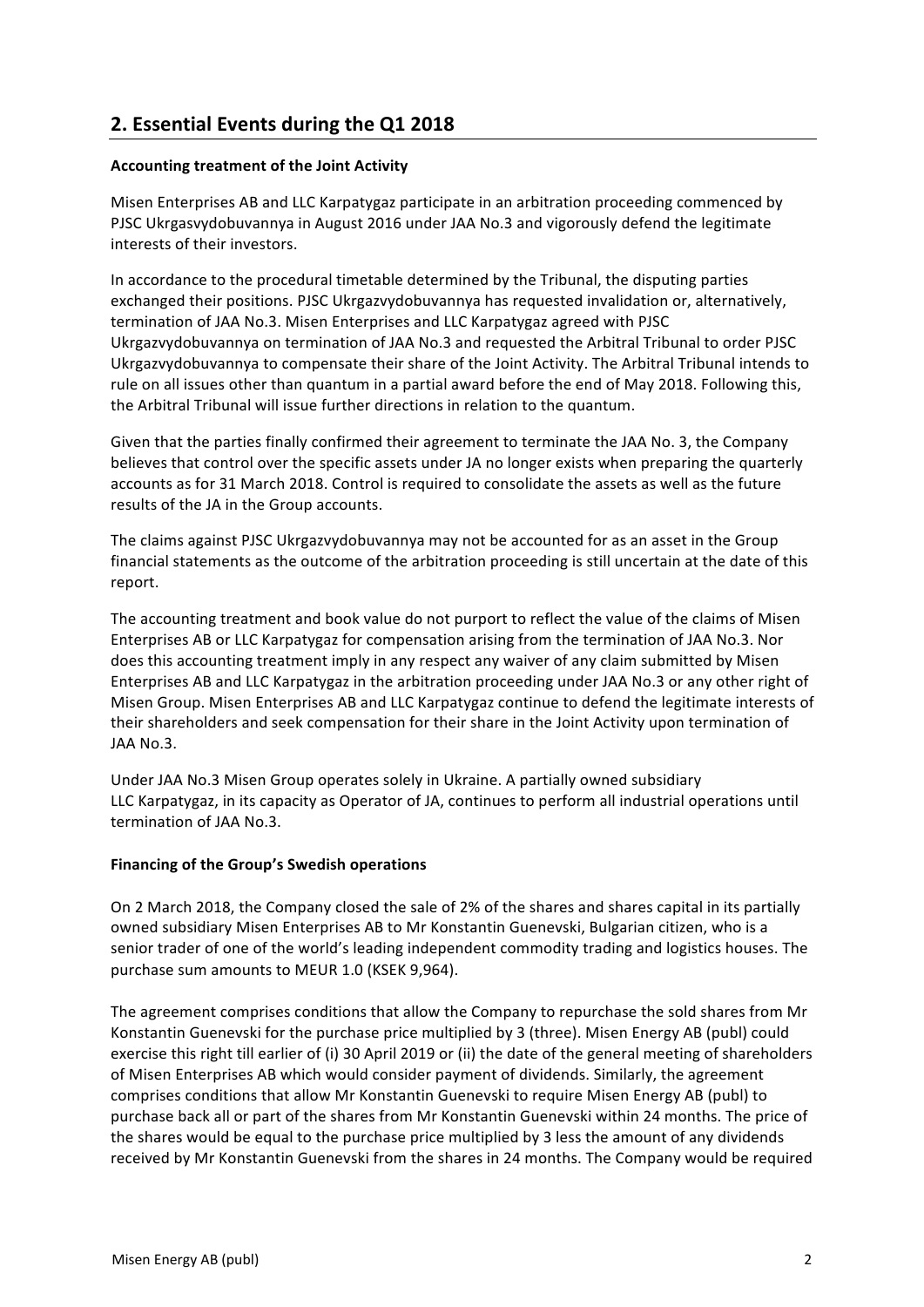to repurchase the shares only if it has financial capability to pay the shares price without the need to obtain third-party funding.

As of the date of report, 49.5% of any return from the operations in Ukraine or from the claims against PJSC Ukrgasvydobuvannya will go to PUL and Mr Konstantin Guenevski. Misen Energy AB (publ) owning 50.5% of Misen Enterprises AB shares maintain full control of the company.

# **Criminal investigation**

The pre-trial investigations in criminal cases commenced by the General Prosecutor Office of Ukraine respectively in 2014 and 2017, as supplemented with the PJSC Ukrgasvydobuvannya's criminal complaint dated 5 September 2016 and PJSC Ukrgasvydobuvannya's motion and notice of commitment of criminal offence dated 21 and 22 February 2017, were ongoing as of the date of this report.

In September 2017, PJSC Ukrgasvydobuvannya submitted another criminal complaint to the National Anticorruption Bureau of Ukraine (thereafter as "NABU"). In September 2017, NABU finished its pretrial investigation and submitted a claim to the Commercial Court of Kiev. NABU requested the court to invalidate the Amendment No.4 to the JAA No.3 and the agreement for the provision of services on production, collection, treatment and transportation of natural gas, oil and gas condensate that LLC Karpatygaz concluded with PJSC Ukrgasvydobuvannya in April 2011. The court instituted a legal proceeding in October 2017. The hearing was held on 15 May 2018 and the court therein decided to postpone consideration of the case until 7 June 2018.

LLC Karpatygaz and Misen Enterprises AB consider the criminal allegations to be ungrounded, deny them in their entirely, consider that all court rulings issued in this context are illegal and amount to expropriation of their assets. Misen Group has been always cooperative with the investigation authorities and ready to prove the legitimacy of JAA No.3. Misen's position is that the Arbitral Tribunal has the exclusive jurisdiction to determine validity of JAA No.3 in the ongoing arbitration proceeding.

# **Contribution to the JA**

During Q1 2018, Misen Enterprises AB did not contribute any funds towards its commitment to JA for MUSD 12.5 (MSEK 104.0). The total amount contributed remains at KUSD 3,930 (KSEK 32,712).

Given that the Participants of JAA No.3 have agreed on termination, Misen Enterprises AB considers that no further contributions can be made under JAA No.3. The liability regarding the remaining contribution, previously accounted for in Misen Group, has been reversed as a part of the deconsolidation of JA.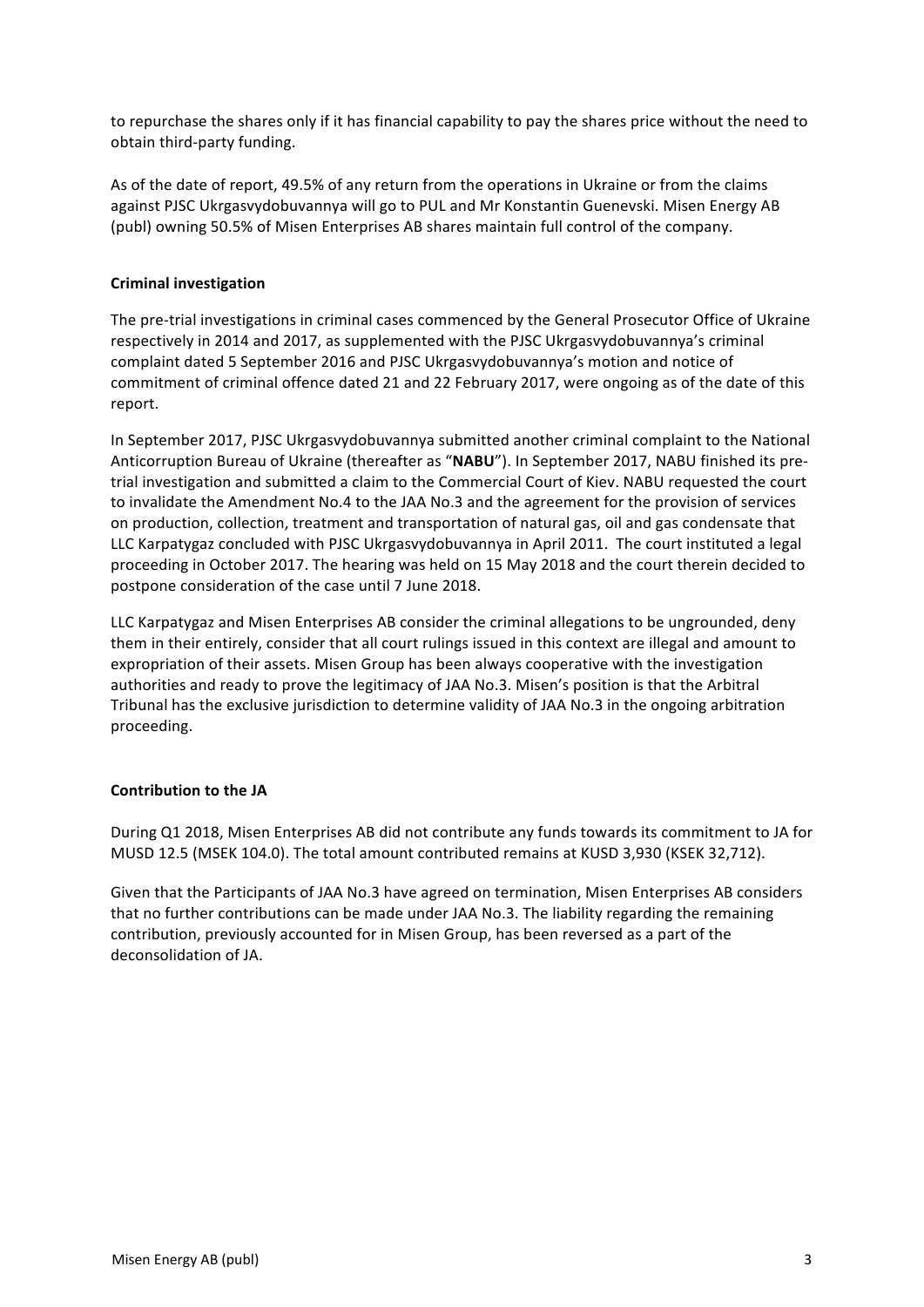# **Operations in the JA during Q1 2018**

## **Production report**

The table below sets forth the *accumulated reported production* indicators attributable to the JA for the specified periods:

|                                   | Q1 2018                  | Q1 2017                  | Q1 2016 | Q1 2015 | Q1 2014                  |
|-----------------------------------|--------------------------|--------------------------|---------|---------|--------------------------|
| Natural Gas (mmcm)                | $\overline{\phantom{0}}$ | $\overline{\phantom{a}}$ | 164     | 153     | 174                      |
| <b>Gas Condensate</b><br>(ktons*) | -                        | $\overline{\phantom{a}}$ | 7.9     | 6.9     | 8.1                      |
| Oil (ktons)                       |                          |                          | 1.6     | 2.4     | 5.7                      |
| LPG (ktons)                       | -                        | $\overline{\phantom{0}}$ | 3.9     | -       | $\overline{\phantom{a}}$ |
| * thousand tons                   |                          |                          |         |         |                          |

In Q1 2018, PJSC Ukrgasvydobuvannya continued, as Misen Energy AB (publ) believes, manifestly unlawful actions and refused to provide services in respect to production, collection, treatment and transportation of hydrocarbons to JA (see below "Sale of Hydrocarbons"). Due to this the production of natural gas attributable to JA was at zero level.

### Loan Agreement with Sberbank of Russia, a subsidiary bank of PJSC Sberbank of Russia

In August 2012, Karpatygaz in its capacity as Operator of the Joint Activity, entered into the Loan Agreement with Sberbank of Russia, a subsidiary bank of PJSC Sberbank of Russia for KUSD 16,250 (KSEK 135,260) at the interest rate of 12% per annum. In 2015, JA defaulted on its loan to Sberbank of Russia. In conjunction with this, JA agreed with Sberbank of Russia to restructure the debt with new repayment terms. However, the draft restructuring agreement was not signed as of the end of March 2018 due to agreement not having been reached between the JAA's participants. Sberbank Russia therefore could impose punitive interest on JA amounting to KUAH 29,424 (KSEK 9,202).

JA is subject to certain terms and conditions associated with its loans. As of 31 March 2018, JA had not fully satisfied these conditions in its agreement with Sberbank of Russia.

As of 31 March 2018, outstanding debt to Sberbank of Russia amounted to KUSD 6,650 (KSEK 55,353).

#### *Agreement with Solar Turbines CIS LLC*

In June 2013, Karpatygaz in its capacity as Operator of the Joint Activity and Solar Turbines CIS LLC entered into the agreement for equipment maintenance services (as further amended). Solar Turbines CIS LLC rendered the agreed services, however the Joint Activity did not pay for the services mainly due to the halted operations of the Joint Activity. As of 31 March 2018, outstanding debt to Solar Turbines CIS LLC amounted to KUSD 771.7 (KSEK 6,423.4).

#### *Operation of the Booster Compressor Stations (BCSs)*

In September 2015, Khrestyschenska Booster Compressor Station (BCS) was commissioned. This BCS is one of the largest in Ukraine and provides the extraction of up to 25 per cent of the total domestic natural gas production in Ukraine. However, a dispute arose between JA and PJSC Ukrgasvydobuvannya regarding how to allocate the incremental production of gas at Khrestyschenska BCS.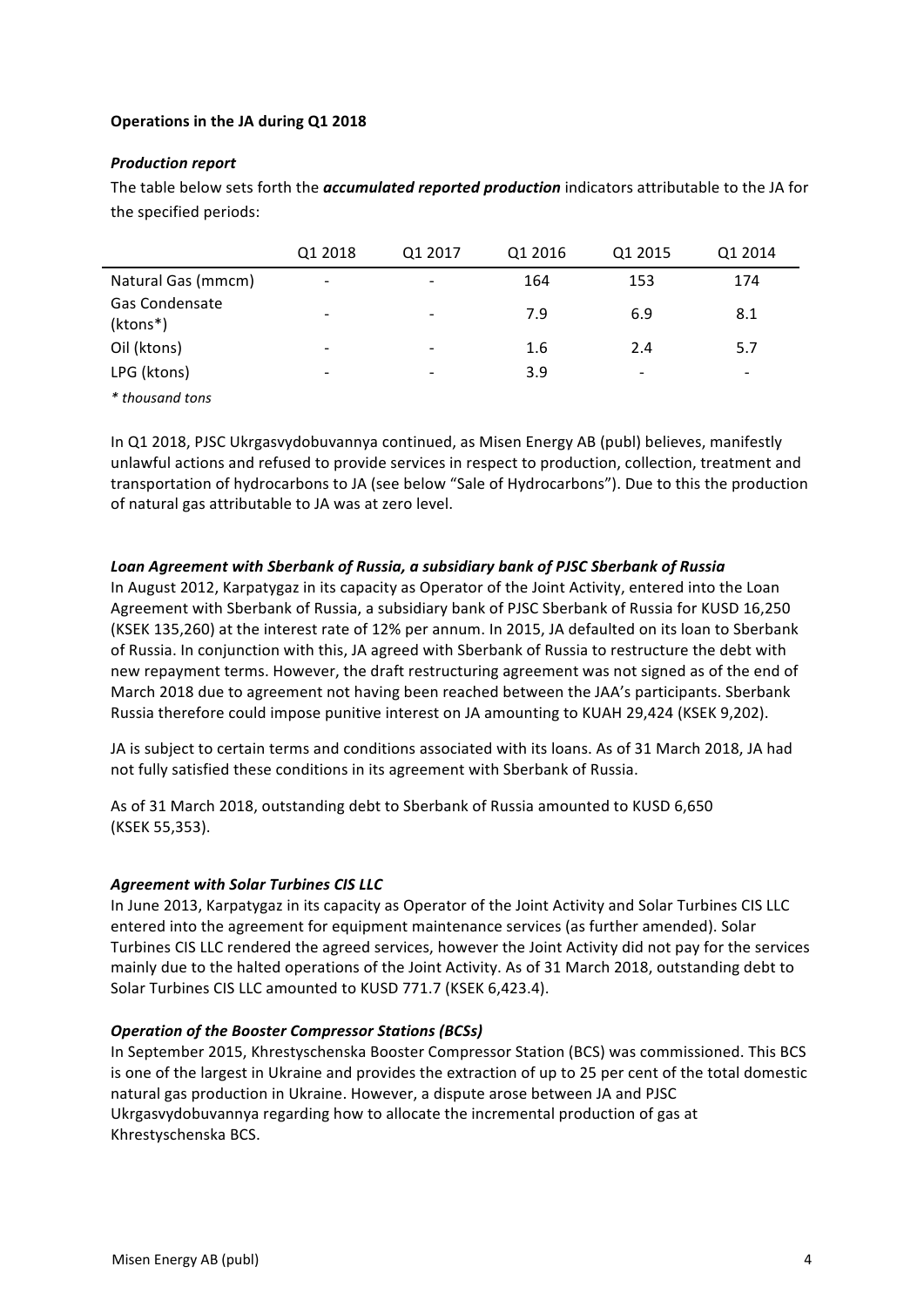In early 2016, the JAA's participants agreed that the JA would lease Khrestyschenska BCS to PJSC Ukrgazvydobuvannya. UGV has operated this BCS for its sole benefit and paid the corresponding fuel gas costs acquired during the lease period since 1 January 2016. The Lease Agreement was renewed in May 2017, although on different terms, and JA transferred Khrestyschenska BCS to PJSC Ukrgazvydobuvannya's use until 30 April 2018.

In addition, given UGV's refusal to allocate the power supply costs as well as the JA's unavailability to sell hydrocarbons, Misen Enterprises AB and LLC Karpatygaz could not properly implement the JAA No.3. Under the circumstances, in May 2017 the Joint Activity leased the remaining six BCSs to PJSC Ukrgazvydobuvannya. The following BCSs were transferred to the use until 30 April 2018 to PJSC Ukrgazvydobuvannya:

- Abazivska BCS
- Letnyanska BCS
- Rozpashnivska BCS
- Skhidno-Poltavska BCS
- Svydnytska BCS
- Yuliyivska BCS.

PJSC Ukrgazvydobuvannya covers all the costs related to operation of the BCSs.

During Q1 2018, PJSC Ukrgasvydobuvannya failed to make the lease payments to JA under the signed lease agreement. The monthly lease income amounts to approximately MUAH 18 (MSEK 6) including VAT, while the outstanding receivables amounts to MUAH 188 (MSEK 59) including VAT. Despite the fact that PJSC Ukrgasvydobuvannya fails to make lease payments according to the agreements, JA bears liability to pay VAT on a monthly basis. During the term of lease agreements, PJSC Ukrgasvydobuvannya sent to LLC Karpatygaz, as the Operator of the JAA No.3, more than 100 set-off notices seeking to offset its lease payment against the alleged payments that LLC Karpatygaz should make to UGV. LLC Karpatygaz objected all the claims and initiated the court proceedings in Ukrainian courts to invalidate the set-off notices.

# Subsoil use charge

The Ukrainian Government continued applying 70% subsoil use charge to the joint activities in accordance with laws adopted in 2014.

The situation has deteriorated when the Parliament of Ukraine amended tax legislation. The changes determine the subsoil use charge for private producers at 29 per cent for natural gas extracted from depths not exceeding 5,000 meters, and 14 per cent for natural gas extracted from depths exceeding 5,000 meters. The subsoil use charge applicable to the JA is much higher than the charges applicable to private producers.

At the start of October 2015, the Company submitted a notice of investment dispute to the Government of Ukraine in accordance to the Agreement between the Government of the Kingdom of Sweden and the Government of the Ukraine on the Promotion and Reciprocal Protection of Investments. During Q1 2018, the Government of Ukraine continued to impose the exorbitant subsoil charge for the Joint Activity conducted in accordance with the JAA No. 3. However, given that PJSC Ukrgasvydobuvannya continued, as the Company beliefs, its manifestly unlawful actions and refused to deliver the hydrocarbons from the wells attributed to the Joint Activity, the JA could not pay the subsoil use charge to the Government of Ukraine. Misen Energy AB (publ) reserves all its rights in this respect, including to commence the arbitration proceeding.

As of 31 March 2018, the Company has reached no amicable resolution of the dispute with the Government of Ukraine.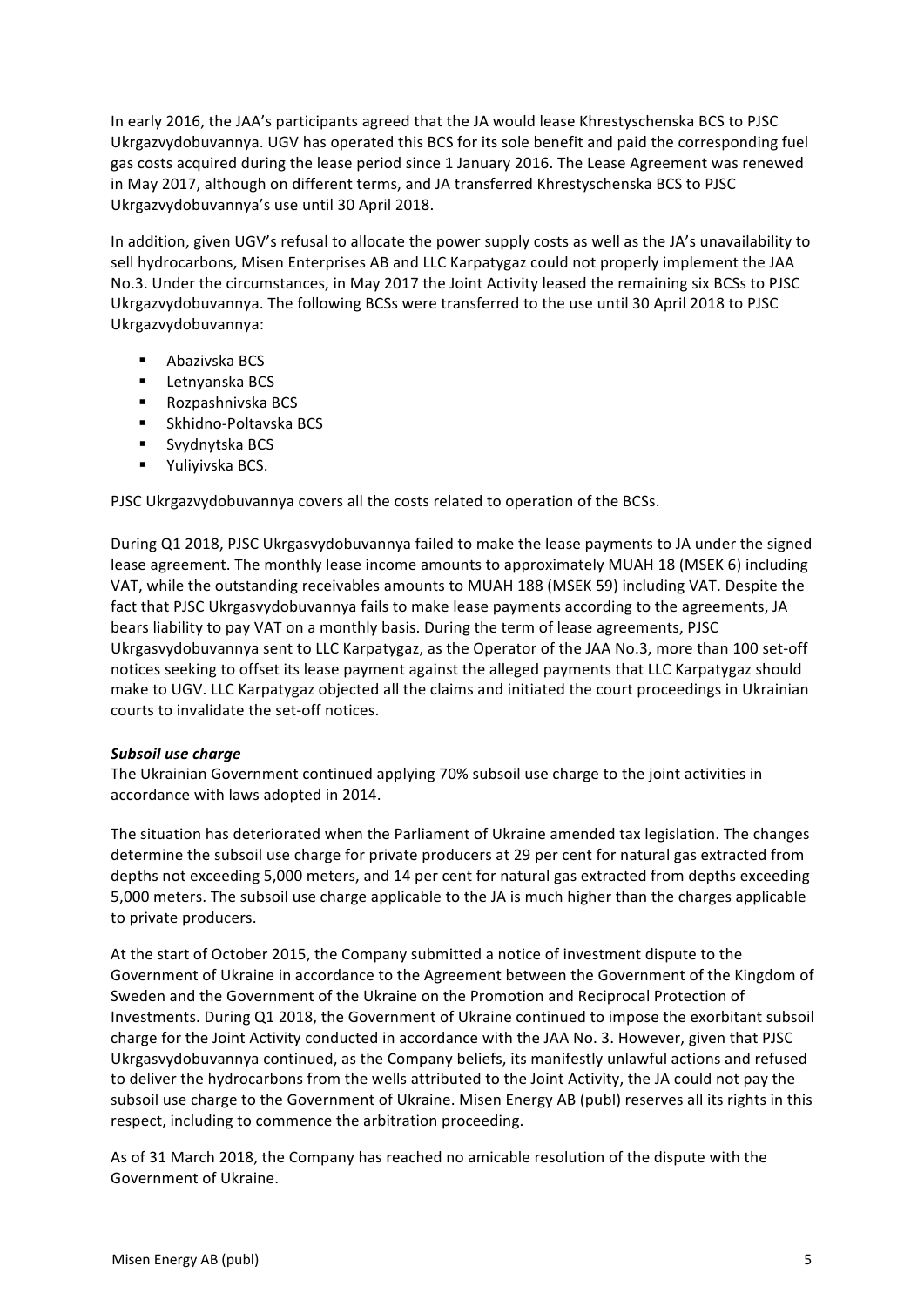# **Tax payments in Ukraine**

Despite being prevented from selling hydrocarbons, JA and its participants continued paying value added tax and corporate profit tax during Q1 2018. During Q1 2018, JA paid KUAH 9,030 (KSEK 2,662) as value added tax. Since 2011, JA and its participants have contributed to Ukraine KUAH 11,165,345 (adjusted KSEK 5,239,930) as subsoil use charge, value added tax and corporate profit tax.

# **Sale of hydrocarbons**

During Q1 2018, PJSC Ukrgasvydobuvannya continued, as the Company believes, manifestly unlawful actions and refused to provide services in respect of production, collection, treatment and transportation of hydrocarbons to JA. Being prevented from selling the hydrocarbons, Misen Group could not properly implement JAA No.3.

In 2016, LLC Karpatygaz, in its capacity as Operator of the Joint Activity, commenced a court proceeding and requested the court to order PJSC Ukrgasvydobuvannya to provide services in respect of production, collection, treatment and transportation of hydrocarbons to the JA. The court obliged UGV to provide the respective services, however PJSC Ukrgazvydobuvannya appealed against the ruling. The Appeal Court maintained the decision of the first instance court. Subsequently, PJSC Ukrgasvydobuvannya filed a cassation appeal with the Supreme Economic Court of Ukraine. In November 2017, the Supreme Court of Ukraine reversed decisions of lower courts and returned the case for reconsideration in the new circle.

In addition, LLC Karpatygaz commenced another court proceeding and requested the court to order PJSC Ukrgazvydobuvannya to deliver hydrocarbons produced by JA during the period from December 2016. The court obliged PJSC Ukrgasvydobuvannya to deliver hydrocarbons to the Joint Activity. It also dismissed PJSC Ukrgasvydobuvannya's counterclaim against JA regarding reimbursement of debt and penalties under the services agreements. PJSC Ukrgasvydobuvannya appealed against this court ruling. 

In December 2017, the proceedings in both cases were halted until the court ruling on case initiated by NABU.

# *Investment program report*

Due to financial constraints imposed by the increased subsoil use taxation as well as PJSC Ukrgasvydobuvannya, as the Company believes, manifestly unlawful actions, Misen Group halted investments into the development program in Q1 2018.

As of 31 March 2018, the Company has reached the following major milestones:

- at 86 wells repair works using the most up-to-date technical solutions were undertaken,
- 70 wells were commissioned,
- 7 BCSs from 11 were commissioned including Khrestyschenska, the largest in Ukraine,
- 4 BCS were at the final stages of construction.

# Court proceedings against Center of Financial Leasing LLC (previously Sberbank Leasing)

# *Court proceeding in Case No. 910/21720/15*

In 2015, LLC Sberbank Leasing Ukraine ("Sberbank Leasing") initiated the court proceeding against PJSC Ukrgasvydobuvannya, LLC Karpatygaz and Misen Enterprises AB seeking to enforce the contract and recover penalties. Sberbank Leasing claims that JA failed to deliver the equipment within the terms of the contract and, therefore, Sberbank Leasing is entitled to recover penalties. Contrary to this, LLC Karpatygaz claims that the Joint Activity could suspend delivery of the equipment and, therefore, the Joint Activity has committed no violations. In October 2016, the Supreme Economic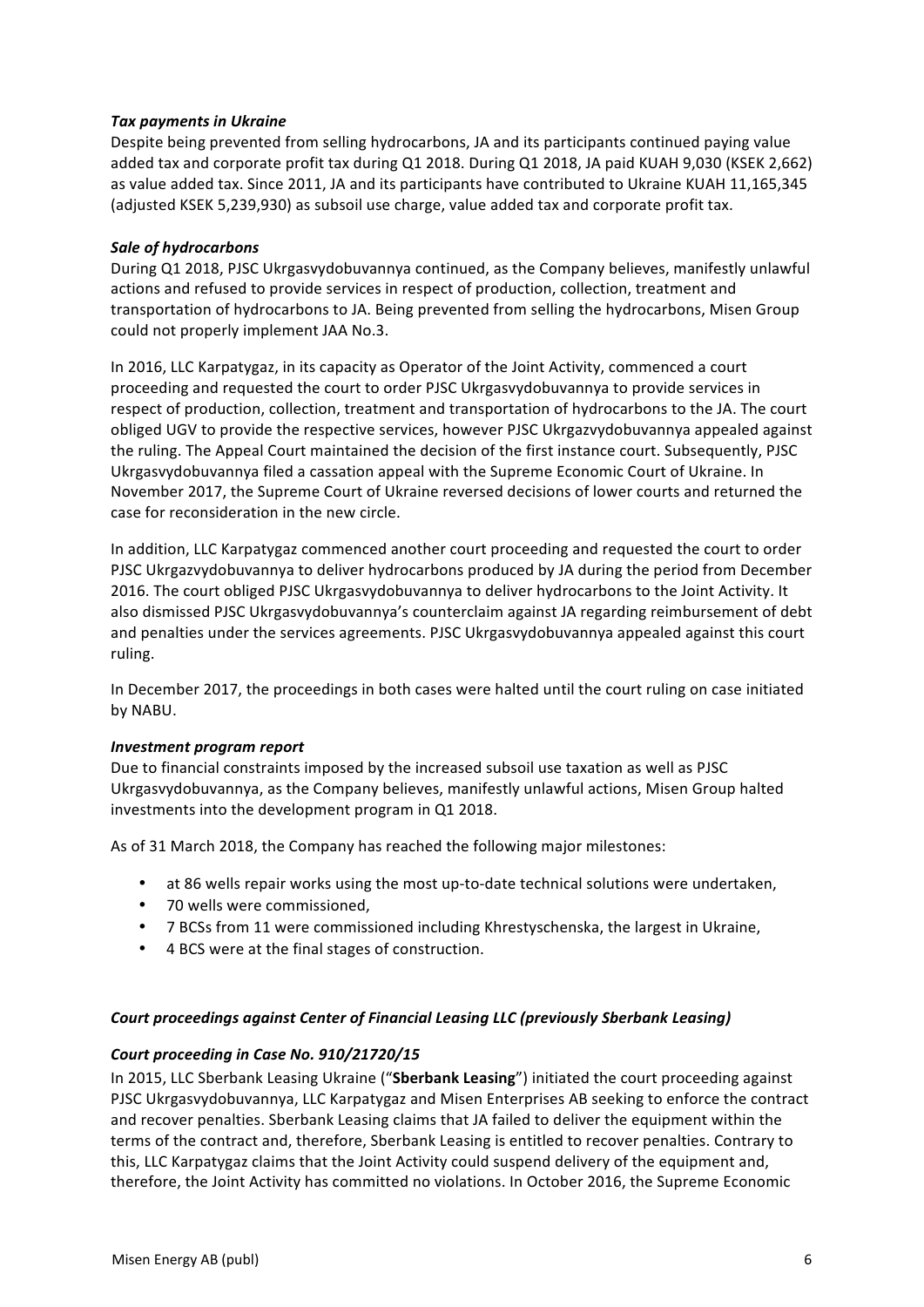Court of Ukraine voided the verdicts of lower courts. The Ukrainian courts considered the case in a new circle. In February 2017 Sberbank Leasing changed its claims seeking now to recover USD 37,219,502 (SEK 309,803,965) of advance payment and UAH 352,987,638 (SEK 110,391,942). In March 2017, Sberbank Leasing was renamed to Financial Leasing Center following by the change of owners. In September 2017, the Supreme Economic Court of Ukraine again send the case for reconsideration in a new circle. Consideration of the case is now pending at Kyiv Economic Court. In October 2017 Kyiv Economic Court engaged the SAP.

# Court proceeding in Case No. No. 910/24412/16

In December 2016, Sberbank Leasing (later as Financial Leasing Center) initiated another case against PJSC Ukrgasvydobuvannya, LLC Karpatygaz and Misen Enterprises AB seeking to recover UAH 1,397,704,127 (SEK 437,112,398). Financial Leasing Center claims that the Joint Activity failed to deliver the equipment within the terms of the contract and thereby Financial Leasing Center was deprived of profit under the leaseback agreement. In June 2017, Financial Leasing Center filed additional claim to recover USD 10,170,581 (SEK 84,656,864) of lost profit. Kyiv Economic Court resolved to recover only UAH 237,507,020 (SEK 74,276,995) of lost profit.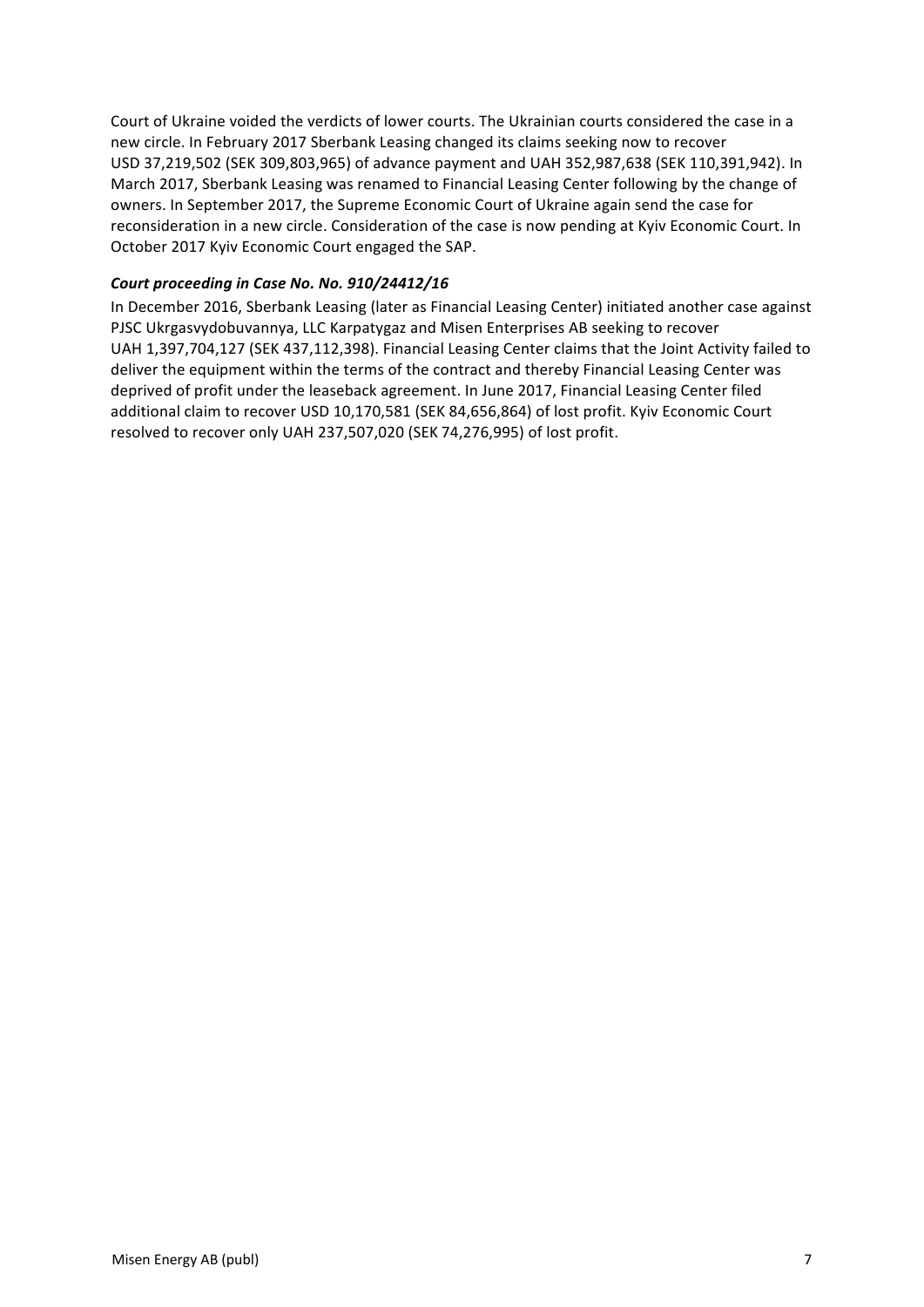# **Essential events after the end of the Q1 2018**

## *Criminal investigations*

Pre-trial investigations in criminal cases are ongoing.

### **Operations of the Joint Activity in 2018**

#### **Operation of the Booster Compression Stations (BCSs)**

The JAA's participants discuss conditions for renewal of the lease agreements. The Management will inform the market accordingly on any development in this respect.

In addition, as of publishing of this report, PJSC Ukrgasvydobuvannya failed to make the lease payments to JA under agreements expired on 30 April 2018. PJSC Ukrgasvydobuvannya declared that it offset its lease payment against the alleged payments that LLC Karpatygaz was supposed to make to PJSC Ukrgasvydobuvannya. LLC Karpatygaz objected these claims and initiated the court proceedings in Ukrainian courts to invalidate the set-off notices. The court proceedings are ongoing.

#### *Sale of hydrocarbons*

As of publishing of this report, PJSC Ukrgazvydobuvannya refused to deliver to JA hydrocarbons extracted since December 2016 until April 2018.

### Court proceedings against Center of Financial Leasing LLC (previously Sberbank Leasing)

### Court proceeding in Case No. 910/21720/15

The court hearing will be held on 6 June 2018.

# Court proceeding in Case No. No. 910/24412/16

On 15 May 2018, Kyiv Economic Court of Appeal engaged NABU as a third party to the proceeding. The case hearing will be held on 31 May 2018.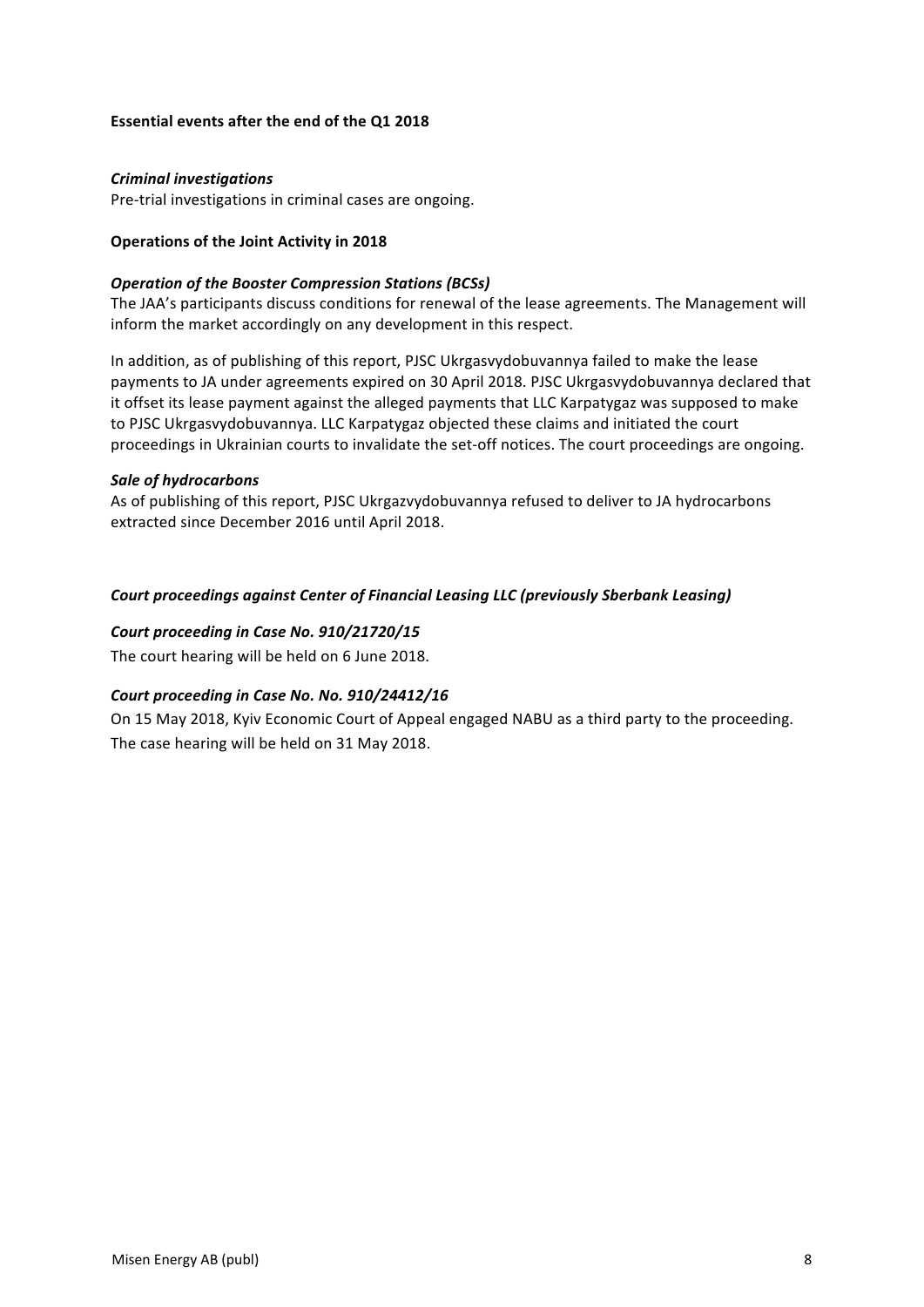# **3. Results – the Misen Group and the Company**

Misen Group net turnover for Q1 2018 was KSEK 163 (KSEK 3,854) and the Parent Company net turnover for this period was KSEK 1,394 (KSEK 1,394).

In Q1 2018 loss after financial items for the Misen Group was KSEK -9,299 (KSEK -27,021) the Parent Company loss after financial items made up KSEK -729 (KSEK -3,765).

The lower amounts in the Misen Group are mainly influenced by deconsolidation of the JA from the Group's financial statements.

During Q1 2018, due to violation of JAA by PJSC Ukrgasvydobuvannya, the production of natural gas attributable to the JA was at zero level (zero level during the same period 2017).

### **Financial assets and liabilities**

During Q1 2018, JA wrote-off KUAH 6,312 (KSEK 1,861) in bad debt. The subsidiary LLC Karpatygaz as the operator of JA is engaged in constructive negotiations with the debtors. The settlement of these outstanding obligations is also sought through the legal proceedings in Ukraine.

The fair value of the financial assets and financial liabilities is estimated to equal the carrying value.

### **Contingent liabilities**

As of 31 March 2018, Misen group contingent liabilities amounted to KSEK 78,030 (KSEK 1,012,670), the change is explained by the deconsolidation of JA.

# **Cash position**

As of 31 March 2018, the cash balance of the Misen Group was KSEK 5,059 (KSEK 4,095). The cash flow from operations after changes in working capital for Q1 2018 was KSEK -7,252 (KSEK -8,333).

#### **Capital expenditure**

The Misen Group's capital expenditure on equipment for gas production in Ukraine related to the JA activity during Q1 2018 was at zero level (KSEK 29) due to deconsolidation as described above.

#### **Amendments to the tax code**

As reported in previous reports, as of 1 January 2015 Ukrainian Parliament adopted amendments to the tax code. According to the adopted amendments, Joint Activities are not corporate profit tax ("CPT") payers starting from 2015. Instead, Joint Activities' operators are liable to pay income taxes on behalf of the participants. In December 2015 Ukrainian Parliament adopted additional amendments to the tax code. According to these amendments the CPT return is submitted within 40 days after the end of reporting period on a quarterly basis. The CPT obligations are based on the tax returns for the previous quarter and are paid within 10 days after submission of the return.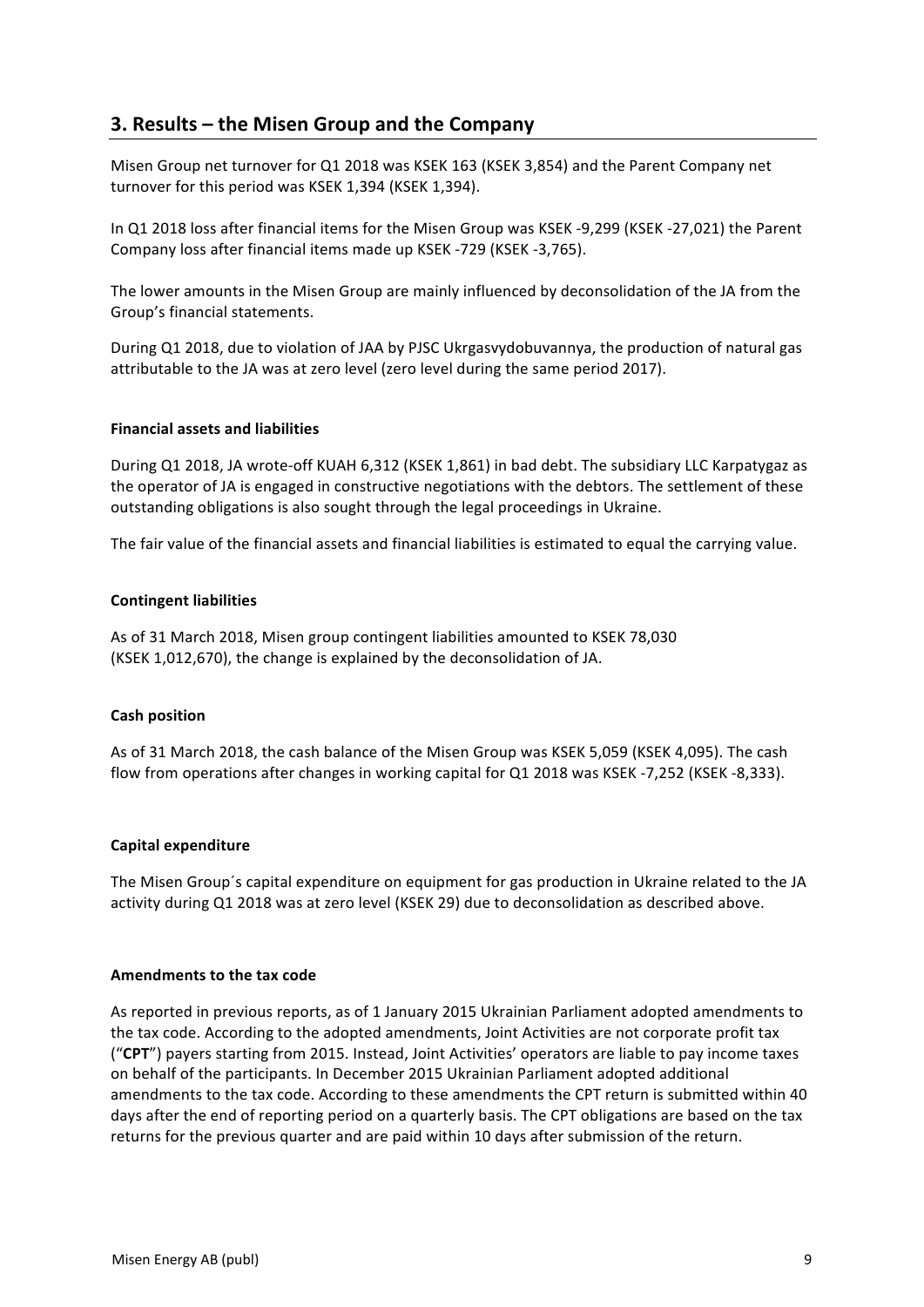In this report it has been assumed that Misen Group with regard to the taxes related to JA will be tax payer according to Ukrainian legislation based on the presumption that it has an operating activities within the country. Joint operations such as the JA in Ukraine have no clear definition in the Swedish Tax Legislation. JA has in the tax return of Misen Enterprises for 2015 been treated as a foreign legal entity taxed by the participants (Sw. *I utlandet delägarbeskattad juridisk person*). This report has been prepared on the assumption that the income in the JA accrued before 1 January 2015 will not be subject to the Swedish tax, that the holding in the JA is considered as business-related shares (Sw. *näringsbetingade aktier*) until 31 december 2014 and that the Ukrainian income tax may be deducted from Swedish income tax.

After the sale of 49.5% of the shares in Misen Enterprises AB the Parent Company can no longer utilize the tax losses carried forward through group contribution from Misen Enterprises AB.

# **Expected future development of the Company and going concern**

As described earlier in this report, the participants of the JAA No.3 have confirmed their agreement to terminate the JAA No 3 on 24 January 2018. Due to this fact, the JA can no longer be considered a going concern. The value of the net assets and the size of the any compensation entitled to the Group as a consequence of the termination of the JAA No.3 is uncertain at the date of this report. To account for an asset in accordance with IFRS the asset needs to be virtually certain which is not the case as the size of any compensation is dependent on the outcome of the arbitration.

For the remaining operations of the Group, management continues to investigate the available finance options and will inform the market accordingly. As financing is not secured for upcoming 12 months, there is material uncertainty that may cast significant doubt on the Misen Group's ability to continue as a going concern. Therefore, the Misen Group may be unable to realize its assets and discharge its liabilities in the normal course of business. Management's view is that there are realistic alternatives available to finance the Group's future operations and the Group accounts are therefore prepared based on the going concern assumption.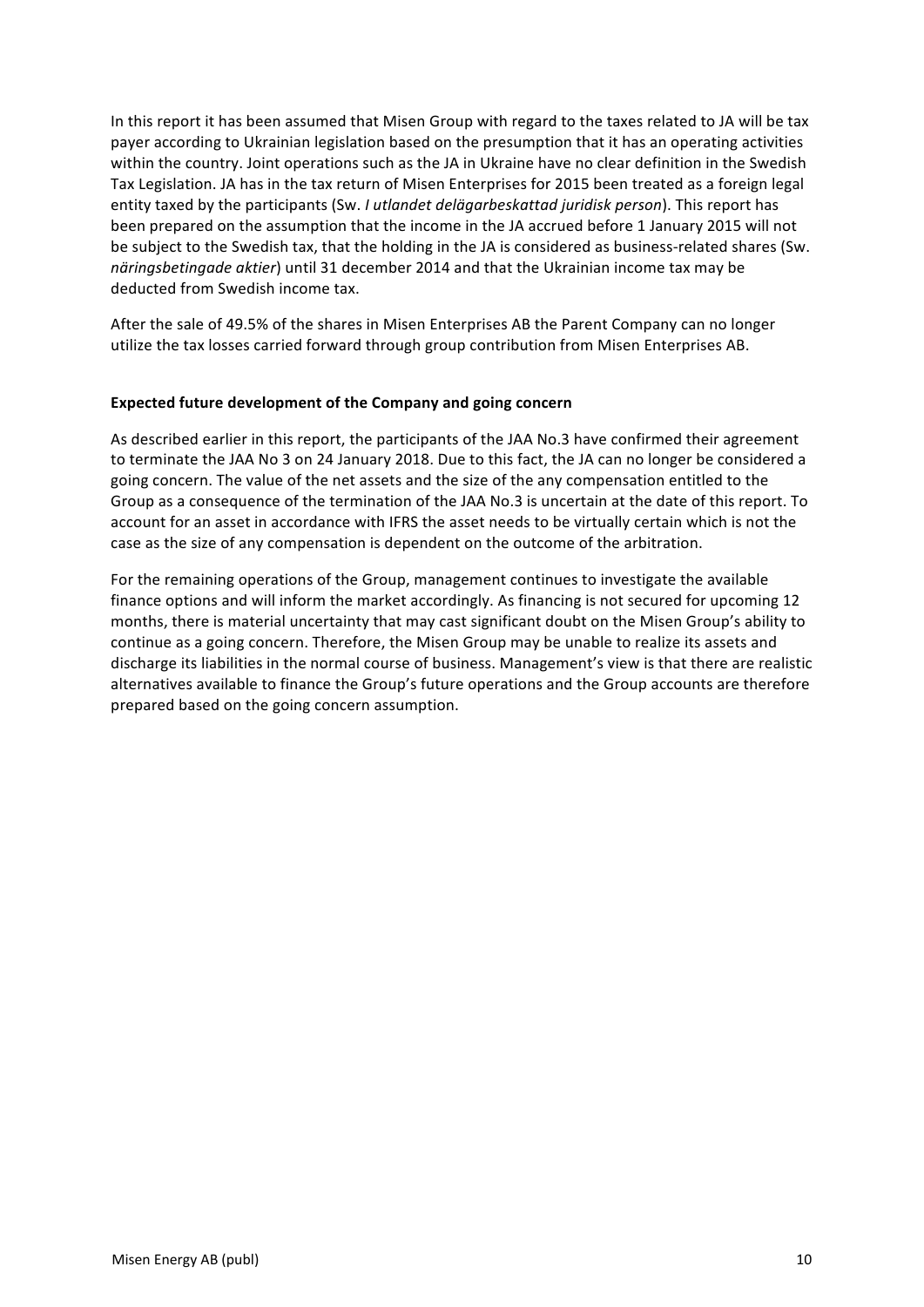### **Sector information - the Misen Group**

The Misen Group operational activities are located in Ukraine. Solely administrative issues are undertaken in Sweden.

| Geographical area |
|-------------------|
|-------------------|

|                       |         | 31 March 2018 | 31 March 2017 | 31 Dec 2017 |
|-----------------------|---------|---------------|---------------|-------------|
| (All amounts in KSEK) |         |               |               |             |
| Net sales, external:  |         |               |               |             |
|                       | Sweden  | --            | --            | --          |
|                       | Ukraine | 15            | 853           | 7,082       |
| Fixed assets:         |         |               |               |             |
|                       | Sweden  | --            | --            |             |
|                       | Ukraine | 4             | 489,948       | 4           |
|                       |         |               |               |             |

| <b>Transactions with related parties</b>     |               |               |             |
|----------------------------------------------|---------------|---------------|-------------|
|                                              | 31 March 2018 | 31 March 2017 | 31 Dec 2017 |
| (All amounts in KSEK)                        |               |               |             |
| Ukrgasvydobuvannya*:                         |               |               |             |
| Sale                                         |               | 830           | 35,503      |
| Purchase                                     |               | 3             | 9,491       |
| Short-term receivables                       |               |               |             |
| Short-term debts                             |               | 37            |             |
| Management, Board and major<br>Shareholders: |               |               |             |
| Purchase of services                         | 5,621         | 2,840         | 23,282      |
| Interest                                     |               |               | 1,439       |
| Salaries and remunerations                   | 1,448         | 980           | 5,029       |
| Short-term debts                             | 12,608        | 3,122         | 9,299       |
| Long-term debts                              |               |               |             |
| * 100% of the transaction values.            |               |               |             |

#### **Environmental impact**

The JA operations have an impact on the environment in Ukraine, which is governed by laws and conventions, which in turn control the JA's operations as regards to the environment. Oil and natural gas operations are subject to extensive regulations with respect to the environment at both international and national levels. Environmental legislation covers the control of water and air pollution, waste, licensing requirements, restrictions on operations in environmentally sensitive and coastal areas. Environmental regulations are expected to become more stringent over time, which will most likely result in increasing costs. The JA meets the environmental requirements in order to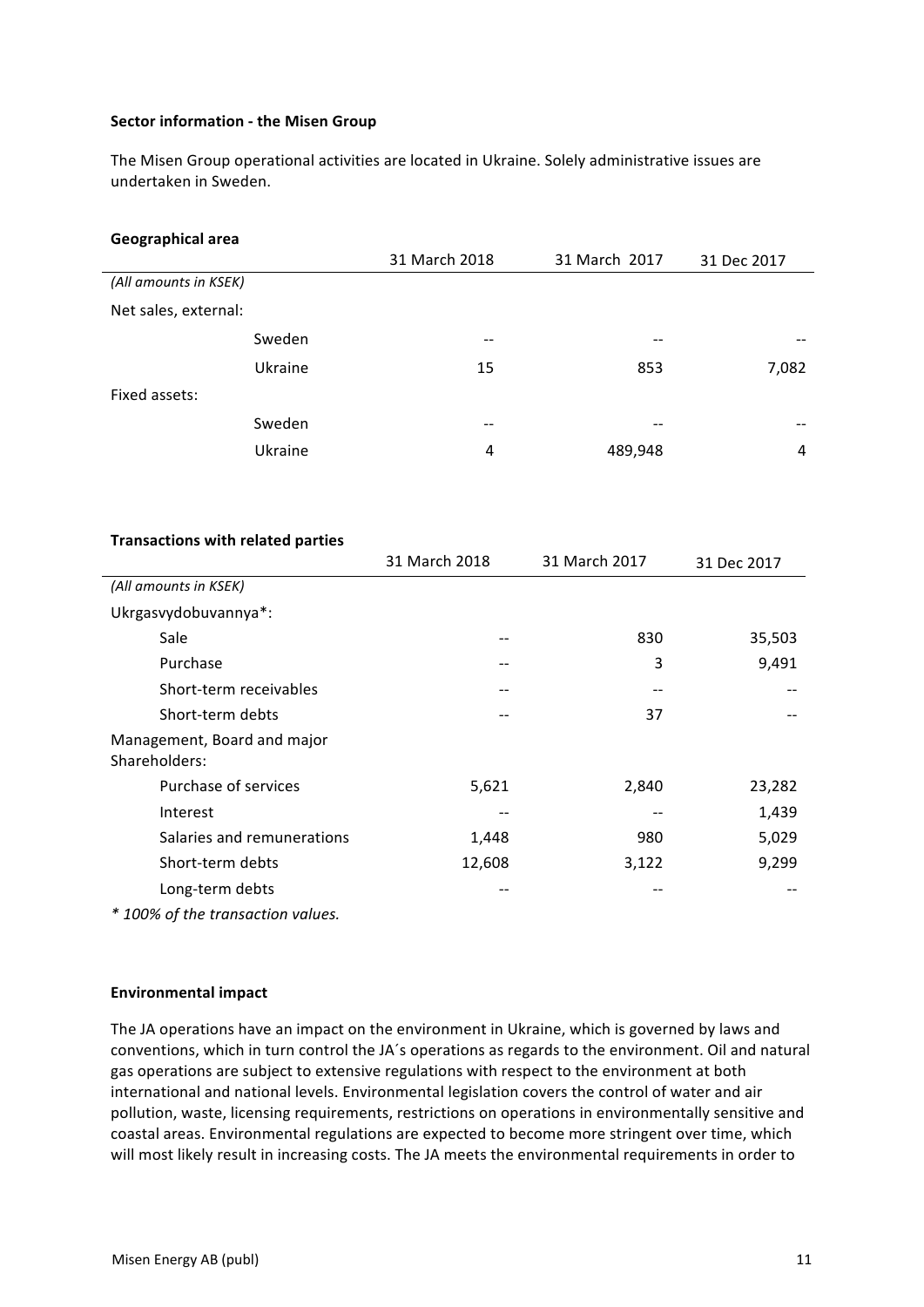maintain existing licenses or obtain new ones.

# **Accounting principles**

This report is prepared according to the International Financial Reporting Standards (IFRS), as adopted by EU. This report is prepared according to IAS 34 and The Swedish Annual Accounts Act as well as RFR 2, Accounting for legal entities. The accounting principles for the Misen Group as well as for the Company are identical to the last annual and quarterly reports, except as described below:

IFRS 9 Financial instruments and IFRS 15 Revenue from contracts with customers are effective from 1 January 2018. As the Joint Activity participants have agreed to terminate the agreement to perform joint operations (JAA No 3) in 2018 and a the joint operations were deconsolidated as per 31 December 2017 there are no significant financial assets and liabilities or revenue to be accounted for according to IFRS 9 and IFRS 15 respectively. Therefore, the implementation of these standards did not have any material effect on the Group's financial statements.

# **Financial and other risks**

Misen Group focuses on increasing the local hydrocarbons production in Ukraine by undertaking a large-scale investment program focused on development and modernization of gas production infrastructure. In this activity, the Group works with a complex set of industry-specific risks such as price trends for oil and gas, currency risk and interest rate risks, regulatory matters relating to investigations, processing and environment and uncertainty in the value of the completed exploration work and the subsequent field development. With operations being focused on production rather than exploration, the risk exposure could be considered as being moderate.

A more in-depth explanation of the different risk exposures in the Company's business is included in the annual report 2017.

# **First North**

Misen Energy AB (publ) is listed on First North, which is an alternative market place operated by Nasdaq First North Stockholm and the Company adheres to the rules and regulations for First North. The Certified Adviser of the Company is Erik Penser Bank AB.

# **Publication of the January - March 2018 interim report**

This January - March 2018 interim report is published at the Company's website (http://www.misenenergy.se), and a printed version can be ordered at info@misenenergy.se.

*This information is information that Misen Energy AB (publ) is obliged to make public pursuant to the* EU Market Abuse Regulation. The information was submitted for publication, through the agency of *the contact person set out above, at 11:30 CET on 31 May 2018.*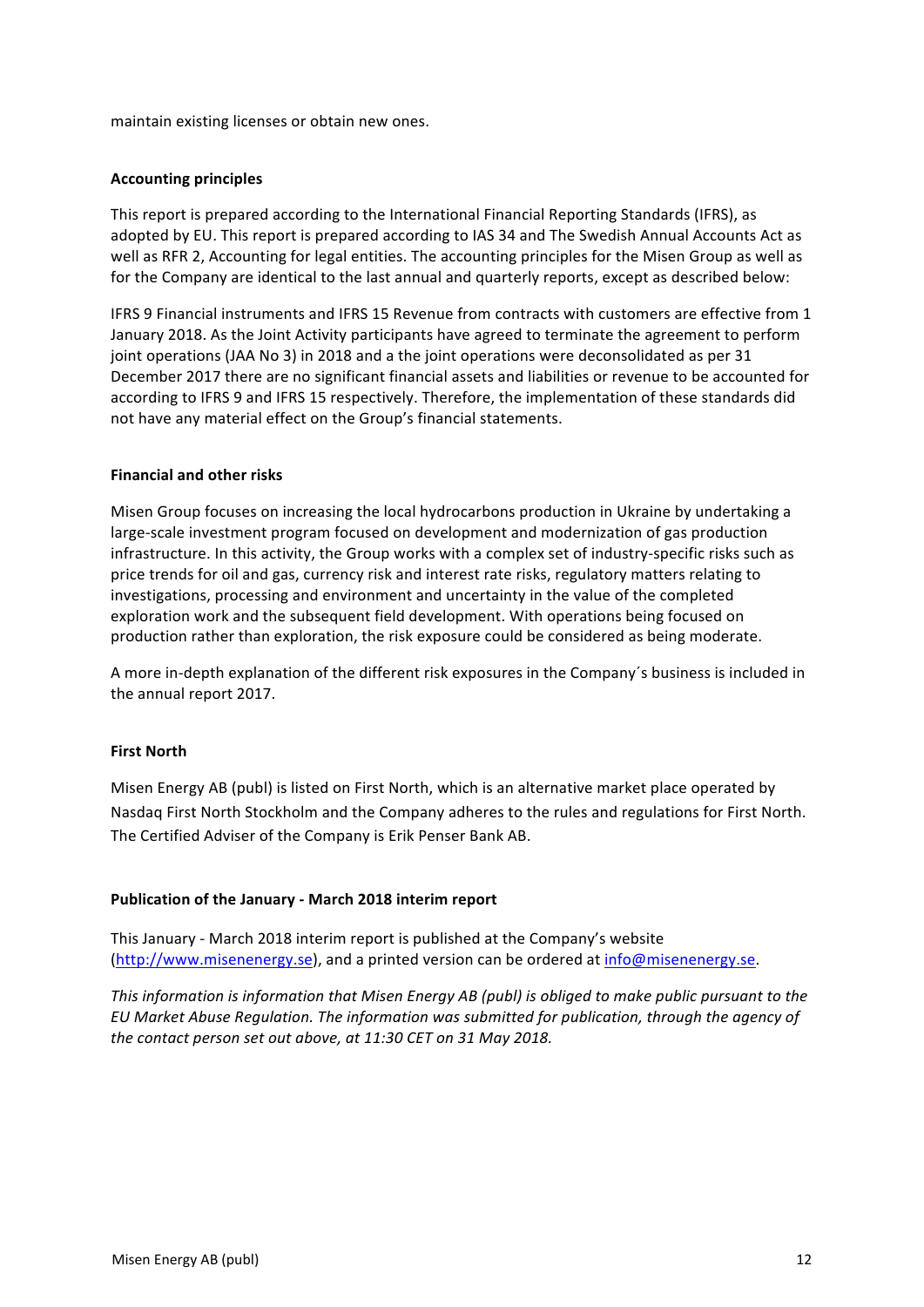#### **Future reports**

Next report, the January-June 2018 interim report, will be published on 31 August 2018.

This report has not been subject to review by the Company's auditors.

Stockholm, 31 May 2018.

#### **Misen Energy AB (publ)**

The Board and Managing Director

For further information, please contact: Göran Wolff, MD

Direct line: +46 31 759 50 72 Mobile: +46 709 45 48 48 E-mail: goran@misenenergy.se info@misenenergy.se

Misen Energy AB (publ) (formerly Svenska Capital Oil AB (publ)) is a Swedish upstream oil and gas company with operations in Ukraine. The company was founded in 2004 and its shares are traded on Nasdaq First North since 12 June 2007.In 2011, Misen Energy AB (publ) acquired Misen Enterprises AB and its Ukrainian subsidiary, LLC Karpatygaz, including the rights to 50.01% of the revenue and profit from a gas production project in Ukraine. Under IFRS rules, this transaction is classified as a reverse takeover. In consideration of the acquisition, a new share issue was carried out. The gas producing assets were acquired by production cooperation via a joint activity project governed by a Joint Activity Agreement between at that time the wholly-owned direct and indirect subsidiaries of Misen Energy AB (publ), i.e. Misen Enterprises AB and LLC Karpatygaz (together 50.01%) and PJSC Ukrgasvydobuvannya (49.99%), a subsidiary of the National Joint Stock Company Naftogaz of Ukraine. PJSC Ukrgasvydobuvannya is the largest producer of natural gas in Ukraine. The purpose of the Joint Activity Agreement is to significantly increase production of gas and oil by providing modern technologies via a large-scale investment program for the purposes of attainment of profits.

In June 2016 and in July 2017 Misen Energy AB (publ) sold respectively 37.5% and 10% of Misen Enterprises AB shares to the Hong Kong based company Powerful United Limited. In March 2018, Misen Energy AB (publ) sold 2% of Misen Enterprises AB shares to Mr. Konstantin Guenevski. Owning (the remaining) 50.5% of Misen Enterprises AB shares, Misen Energy AB (publ) maintains full control of the company and preserves a right to obtain 50.5% of the future dividends from the operations in Ukraine.

The registered office of Misen Energy AB (publ) is in Stockholm and the shares are traded on First North under identification ticker MISE. The Certified Adviser of the company at Nasdaq First North is Erik Penser Bank AB.

For further information, please visit our website www.misenenergy.se.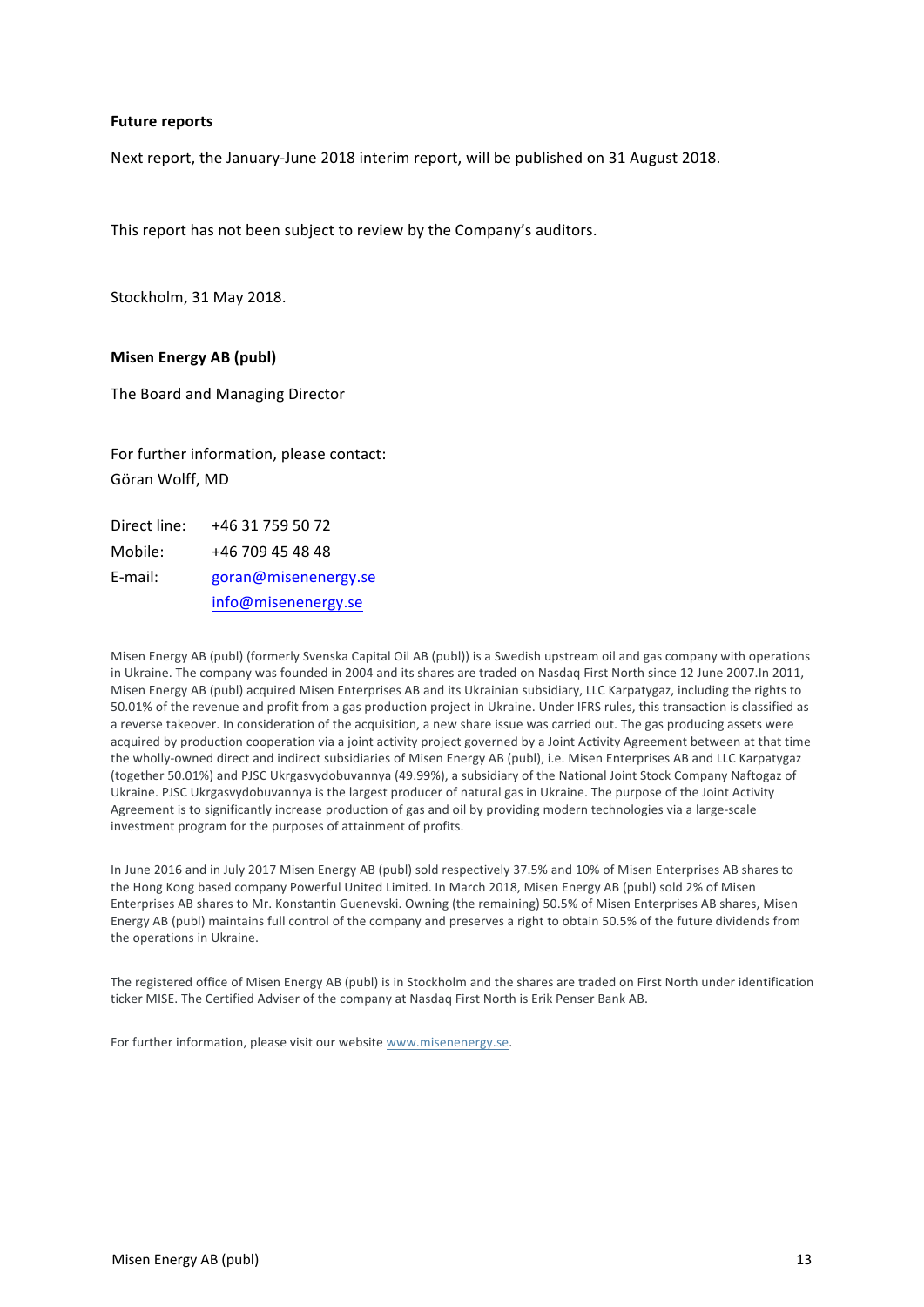# **CONDENSED INCOME STATEMENT-THE GROUP**

|                                                                       | 1Jan - 31 March | 1Jan - 31 March | 1 Jan - 31 Dec |
|-----------------------------------------------------------------------|-----------------|-----------------|----------------|
|                                                                       | 2018            | 2017            | 2017           |
| All amounts in KSEK                                                   | 3 months        | 3 months        | 12 months      |
| <b>Operating revenue</b>                                              |                 |                 |                |
| Net sales                                                             | 15              | 853             | 7,938          |
| Other operating income                                                | 148             | 3,001           | 27,611         |
|                                                                       | 163             | 3,854           | 35,549         |
| <b>Operating expenses</b>                                             |                 |                 |                |
| Other external expenses                                               | $-6,613$        | $-16,762$       | $-63,598$      |
| Personnel expenses                                                    | $-2,130$        | $-3,440$        | $-11,131$      |
| Depreciation and amortisation of tangible and intangible fixed assets | $-1$            | $-8,116$        | $-28,562$      |
| Other operating cost                                                  | $-714$          | $-2,190$        | $-19,718$      |
| Result from deconsolidation                                           |                 |                 | -984,069       |
|                                                                       | $-9,458$        | $-30,508$       | $-1,107,078$   |
| <b>Operating income/loss</b>                                          | $-9,295$        | $-26,654$       | $-1,071,529$   |
|                                                                       |                 |                 |                |
| <b>Financial items</b>                                                | -4              | -367            | -262           |
| Profit/loss after financial items                                     | $-9,299$        | $-27,021$       | $-1,071,791$   |
| Taxes for the period                                                  | 0               | 151             | -427           |
| Profit for the period                                                 | $-9,299$        | $-26,870$       | $-1,072,218$   |
| Profit is attributable to:                                            |                 |                 |                |
| Owners of Misen Energy AB (publ)                                      | $-5,300$        | $-18,206$       | -573,322       |
| Non-contolling interests                                              | $-3,999$        | $-8,664$        | -498,896       |
|                                                                       | $-9,299$        | $-26,870$       | $-1,072,218$   |
| Statement of comprehensive income - The Group                         |                 |                 |                |
| Net profit for the period                                             | $-9,299$        | $-26,870$       | $-1,072,218$   |
| Other comprehensive income                                            |                 |                 |                |
| Items possible for later reclassification in income statement:        |                 |                 |                |
| <b>Translation differences</b>                                        | $-157$          | $-3,697$        | -73,946        |
| Reversed translatondifferencies                                       |                 |                 | 623,033        |
| Other comprehensive income for the period, net after taxes            | $-157$          | $-3,697$        | 549,087        |
|                                                                       |                 |                 |                |
| Total comprehensive income for the period                             | $-9,456$        | $-30,567$       | $-1,146,164$   |
| Total comprehensive income for the period is attributable to:         |                 |                 |                |
| Owners of Misen Energy AB (publ)                                      | $-5,457$        | $-20,517$       | $-286,901$     |
| Non-contolling interests                                              | $-3,999$        | $-10,050$       | $-236,230$     |
|                                                                       | $-9,456$        | $-30,567$       | $-523,131$     |

## Net earnings per share, attributable to the owners of Misen Energy AB's (publ) (in SEK per share)

| Net earnings for the period, before and after dilution  | -0.04 | $-0.13$ | $-3.95$ |
|---------------------------------------------------------|-------|---------|---------|
| Average number of shares for the period was 145,068,222 |       |         |         |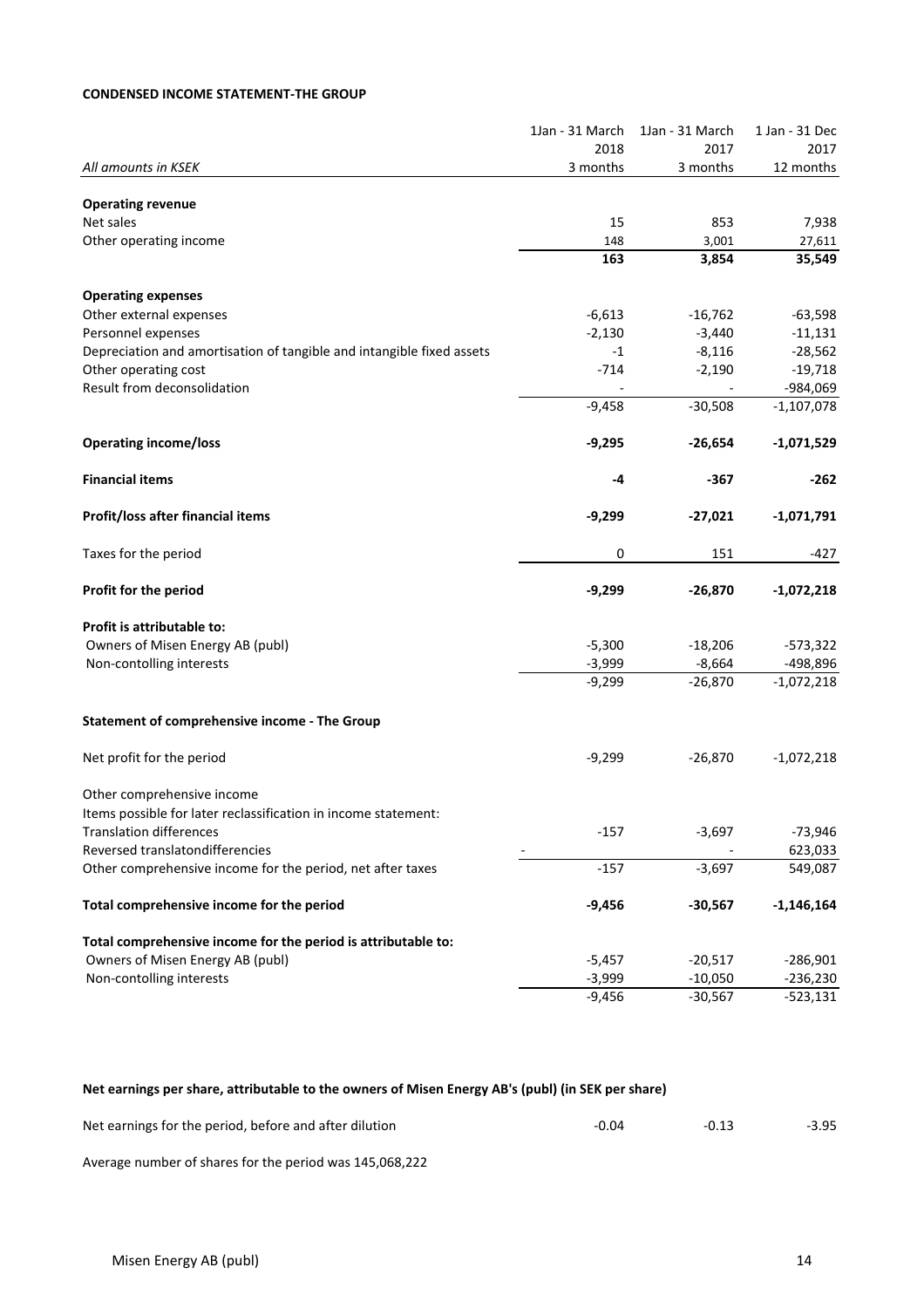## **CONDENSED BALANCE SHEET-THE GROUP**

| All amounts in KSEK                                     | 31 march 2018            | 31 March 2017 | 31 Dec 2017              |
|---------------------------------------------------------|--------------------------|---------------|--------------------------|
| <b>ASSETS</b><br><b>Non-current assets</b>              |                          |               |                          |
| Intangible fixed assets                                 | 1                        | 28,190        | 1                        |
| Tangible fixed assets                                   | 3                        | 489,948       | 3                        |
| Deferred tax receivables                                |                          | 10,282        | $\overline{\phantom{a}}$ |
| <b>Total non-current assets</b>                         | 4                        | 528,420       | 4                        |
| <b>Current assets</b>                                   |                          |               |                          |
| Stock                                                   | $\overline{\phantom{a}}$ | 540           |                          |
| Accounts receivable                                     | 61                       | 5,682         | 397                      |
| Other receivables                                       | 4,228                    | 15,564        | 2,943                    |
| Prepaid expenses and accrued income                     | 383                      | 3,737         | 355                      |
| <b>Total current assets</b>                             | 4,672                    | 25,523        | 3,695                    |
| <b>Cash and bank balances</b>                           | 5,059                    | 4,095         | 2,181                    |
| <b>Total current assets</b>                             | 9,731                    | 29,618        | 5,876                    |
| <b>TOTAL ASSETS</b>                                     | 9,735                    | 558,038       | 5,880                    |
| All amounts in KSEK                                     | 31 march 2018            | 31 March 2017 | 31 Dec 2017              |
| <b>EQUITY AND LIABILITIES</b>                           |                          |               |                          |
| Equity attributable to owners of Misen Energy AB (publ) | $-17,170$                | 276,444       | 8,659                    |
| Non-controlling interests                               | $-2,103$                 | 157,548       | $-28,604$                |
| <b>Total equity</b>                                     | $-19,273$                | 433,992       | $-19,945$                |
| <b>Non-current liabilities</b>                          |                          |               |                          |
| Other long-term liabilities                             |                          | 35,942        |                          |
| <b>Total non-current liabilities</b>                    | 0                        | 35,942        | 0                        |
| <b>Current liabilities</b>                              |                          |               |                          |
| Accounts payable                                        | 24,039                   | 7,209         | 21,603                   |
| Tax debts                                               |                          | 37            |                          |
| Short-term loans                                        |                          | 29,404        |                          |
| Other short-term debt to JA                             |                          | 45,753        |                          |
| Other short-term debt                                   | 1,977                    | 1,176         | 781                      |
| Accrued expenses and deferred income                    | 2,992                    | 4,525         | 3,441                    |
| <b>Total current liabilities</b>                        | 29,008                   | 88,104        | 25,825                   |
| <b>TOTAL EQUITY AND LIABILITIES</b>                     | 9,735                    | 558,038       | 5,880                    |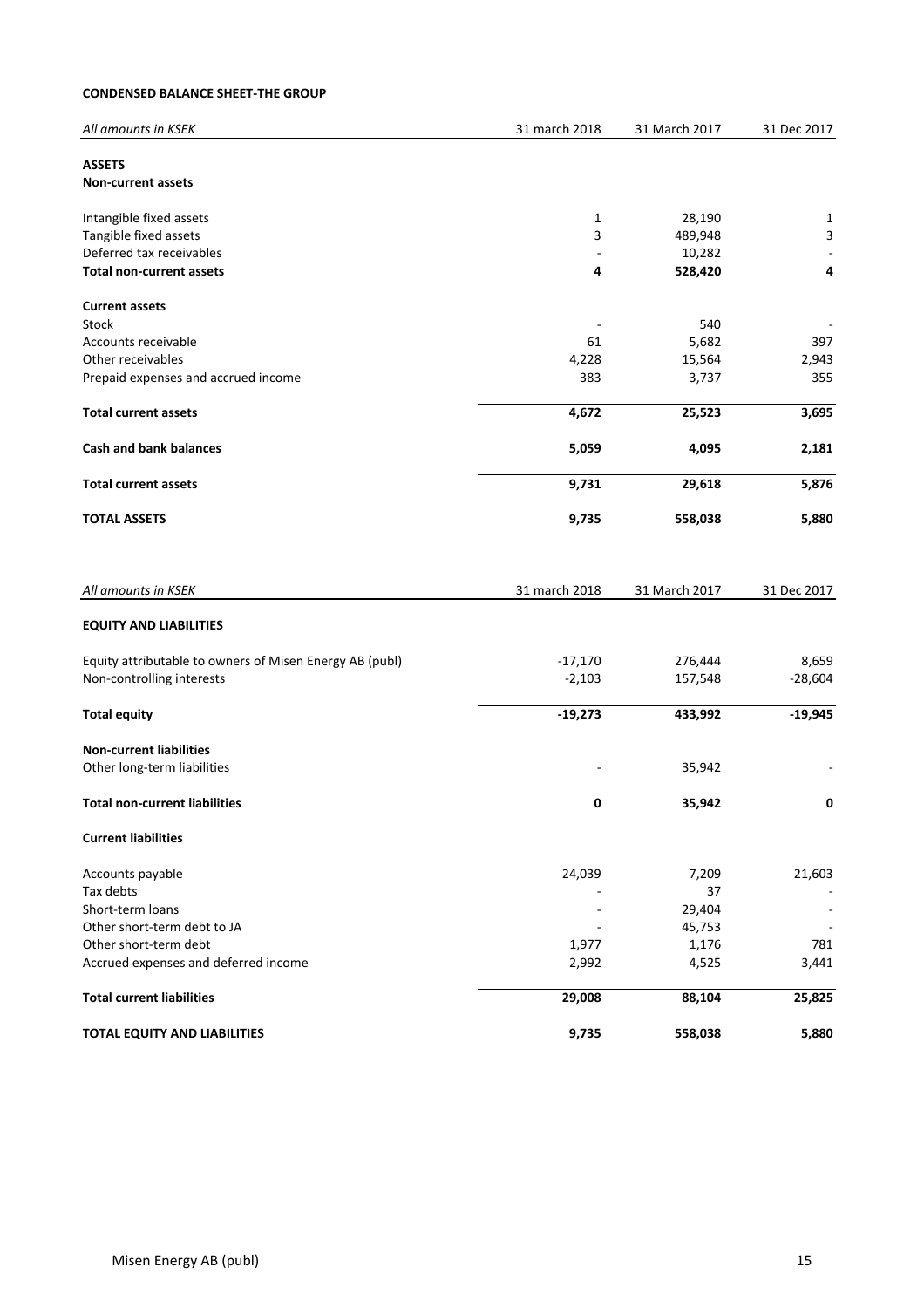#### **CONDENSED STATEMENT OF CHANGES IN EQUITY - THE GROUP**

|                                                   |               |                          | Attributable to owners of Misen Energy AB (publ) |                      |            |                     |                     |
|---------------------------------------------------|---------------|--------------------------|--------------------------------------------------|----------------------|------------|---------------------|---------------------|
|                                                   | Share capital | Other equity             | Other reserves                                   | Retained<br>earnings | Total      | Non-<br>controlling | <b>Total equity</b> |
| All amounts in KSEK                               |               |                          |                                                  |                      |            | interests           |                     |
| Equity brought forward 2017-01-01                 | 290,136       | $-274,435$               | $-549,324$                                       | 830,544              | 296,921    | 167,637             | 464,558             |
| Net result                                        |               |                          |                                                  |                      |            |                     |                     |
| Net result of the period Jan - March 2016         |               |                          |                                                  | $-18,206$            | $-18,206$  | $-8,664$            | $-26,870$           |
| Other comprehensive income                        |               |                          |                                                  |                      |            |                     |                     |
| <b>Translation difference</b>                     | ٠             | $\overline{\phantom{a}}$ | $-2,272$                                         | 0                    | $-2,272$   | $-1,425$            | $-3,697$            |
| Total comprehensive income                        | 0             | 0                        | $-2.272$                                         | $-18,206$            | $-20,478$  | $-10,089$           | $-30,567$           |
| Equity brought forward 2017-03-31                 | 290,136       | $-274,435$               | $-551,596$                                       | 812,338              | 276,443    | 157,548             | 433,991             |
| Equity brought forward 2017-04-01                 | 290,136       | -274,435                 | $-551,596$                                       | 812,338              | 276,443    | 157,548             | 433,991             |
| Net result                                        |               |                          |                                                  |                      |            |                     |                     |
| Net result of the period Apr-Dec 2017             |               |                          |                                                  | $-555,026$           | $-555,026$ | $-490,322$          | $-1,045,348$        |
| Other comprehensive income                        |               |                          |                                                  |                      |            |                     |                     |
| Reversed translationsdifferencies                 |               |                          | 589,848                                          | $-262,755$           | 327,093    | 295,941             | 623,034             |
| <b>Translation difference</b>                     |               |                          | $-38,489$                                        |                      | $-38,489$  | $-31,761$           | $-70,250$           |
| <b>Total comprehensive income</b>                 | 0             | 0                        | 551,359                                          | $-817,781$           | $-266,422$ | $-226,142$          | -492,564            |
| Transactions with non-contolling interests        |               |                          |                                                  |                      |            |                     |                     |
| Sale of shares in subsidiary                      | 0             | 0                        | 0                                                | $-1,362$             | $-1,362$   | 39,990              | 38,628              |
| Total transactions with non-controlling interests | 0             | 0                        | 0                                                | $-1,362$             | $-1,362$   | 39,990              | 38,628              |
| Equity brought forward 2017-12-31                 | 290,136       | $-274,435$               | $-237$                                           | $-6,805$             | 8,659      | $-28,604$           | $-19,945$           |
| Equity brought forward 2018-01-01                 | 290,136       | $-274,435$               | $-237$                                           | $-6,805$             | 8,659      | $-28,604$           | $-19,945$           |
| Net result of the period Jan - March 2018         | $\Omega$      | 0                        | $-5,300$                                         | $-5,300$             | $-5,300$   | $-3,999$            | $-9,299$            |
| Other comprehensive income                        |               |                          |                                                  |                      |            |                     |                     |
| <b>Translation difference</b>                     | 0             | 0                        | $-79$                                            | 0                    | $-79$      | $-78$               | $-157$              |
| <b>Total comprehensive income</b>                 | 0             | 0                        | $-79$                                            | $-5,300$             | $-5,379$   | $-4,077$            | $-9,456$            |
| Transactions with non-contolling interests        |               |                          |                                                  |                      |            |                     |                     |
| Sale of shares in subsidiary                      |               |                          |                                                  | 0                    | 0          | 10,128              | 10,128              |
| Other transactions with non-controlling interests |               |                          |                                                  | -20,540              | $-20,540$  | 20,540              |                     |
| Total transactions with non-controlling interests |               | $\overline{\phantom{a}}$ |                                                  | $-20,540$            | -20,540    | 30,668              | 10,128              |
| Equity brought forward 2018-03-31                 | 290.136       | $-274,435$               | $-316$                                           | $-12,105$            | $-17,260$  | $-2,013$            | $-19,273$           |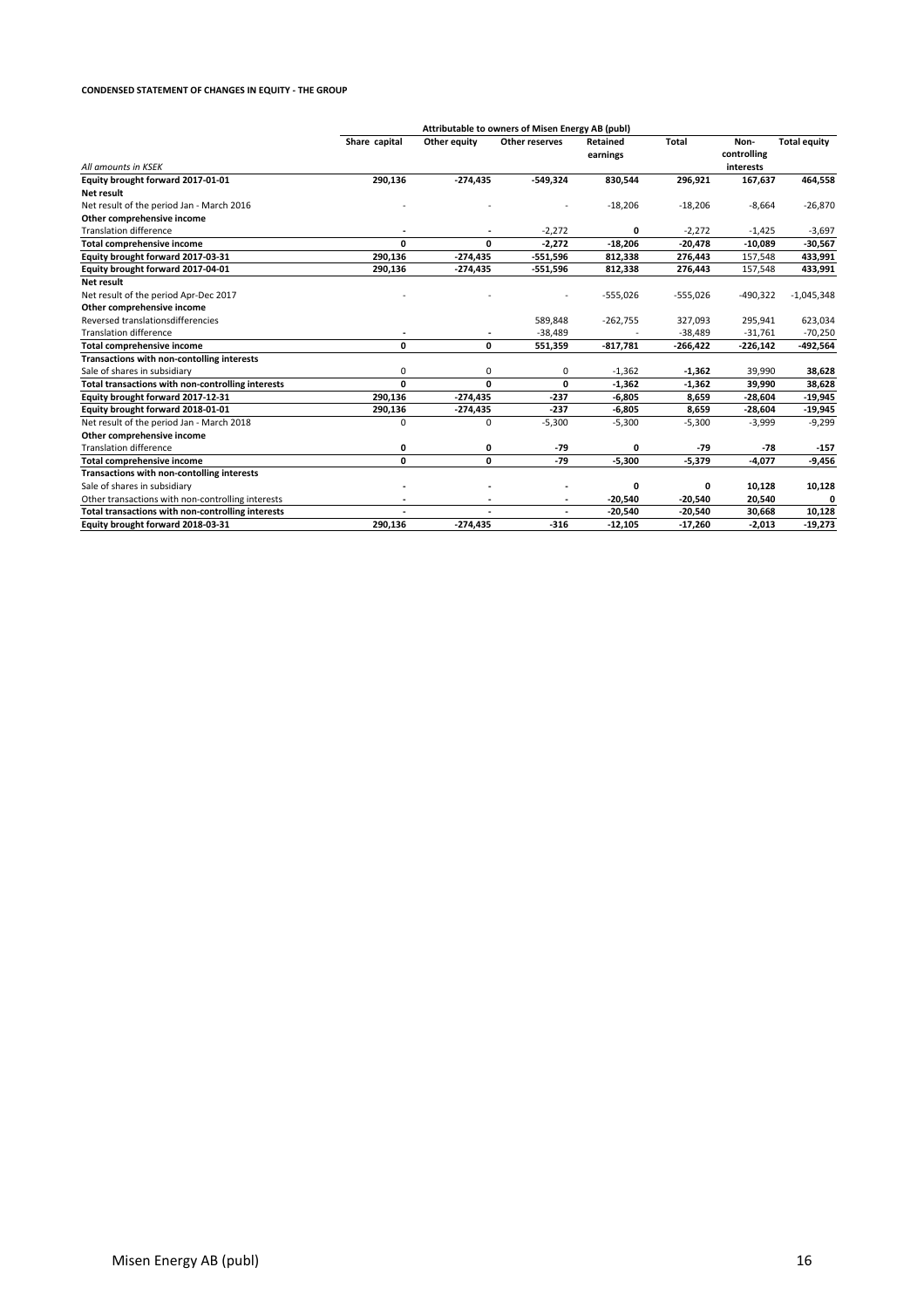| 2018<br>2017<br>3 months<br>3 months<br>All amounts in KSEK                           | 2017<br>12 months |
|---------------------------------------------------------------------------------------|-------------------|
|                                                                                       |                   |
|                                                                                       |                   |
| <b>Operating activities</b>                                                           |                   |
| Operating income<br>$-9,295$<br>$-26,654$                                             | $-1,071,529$      |
| Adjustment for non-cash items<br>403<br>8,830                                         | 1,002,869         |
| Interest and dividends received<br>111<br>1                                           | 156               |
| $-5$<br>$-873$<br>Interest paid                                                       | $-5,461$          |
| Income tax                                                                            | $-1,711$          |
| Cash flow from operating activities                                                   |                   |
| before working capital changes<br>$-8,896$<br>$-18,586$                               | $-75,676$         |
| Decrease(+)/increase in stocks<br>35                                                  | 103               |
| Decrease(+)/increase in receivables<br>$-21,153$<br>12,474                            | 2,065             |
| Decrease(-)/increase in short-term debts<br>22,797<br>$-2,256$                        | 33,298            |
| <b>Cash-flow from operating activities</b><br>$-7,252$<br>$-8,333$                    | $-40,210$         |
| <b>Investing activities</b>                                                           |                   |
| Acquisition of tangible and intangible assets<br>$-29$                                | $-7,654$          |
| Sale of tangible and intangible assets                                                | 583               |
| Sale of shares in subsidiary<br>10,128                                                | 27,591            |
| 10,128<br>Cash flow from investing activities<br>$-29$                                | 20,520            |
| <b>Financing activities</b>                                                           |                   |
| Change in long-term debt (increase+)                                                  | 9,598             |
| $\mathbf 0$<br>$\mathbf 0$<br>Cash flow from financing activities                     | 9,598             |
|                                                                                       |                   |
| Cash flow for the period<br>2,876<br>$-8,362$<br>2,181<br>12,498                      | $-10,092$         |
| Cash at the beginning of the period<br>Exchange rate difference in cash<br>2<br>$-41$ | 12,498<br>$-225$  |
| Cash at the end of the period<br>5,059<br>4,095                                       | 2,181             |

# **CONDENSED STATEMENT OF CASH FLOWS - THE GROUP**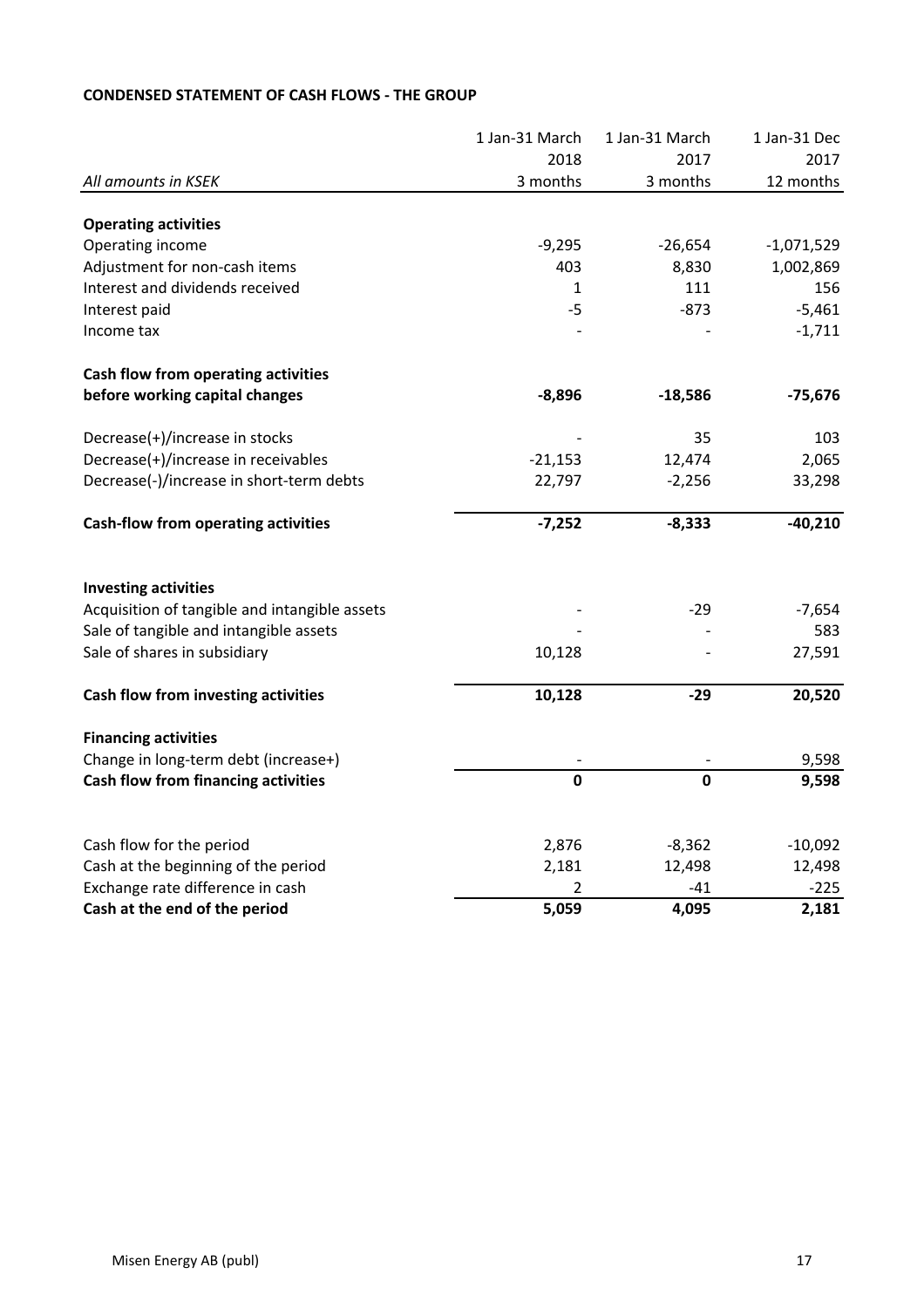# **CONDENSED INCOME STATEMENT - PARENT COMPANY**

|                                                    | 1 Jan - March            | 1 Jan - March            | 1 Jan-31 Dec   |
|----------------------------------------------------|--------------------------|--------------------------|----------------|
|                                                    | 2018                     | 2017                     | 2017           |
| All amounts in KSEK                                | 3 months                 | 3 months                 | 12 months      |
|                                                    |                          |                          |                |
| <b>Operating revenue</b><br>Net sales              | 1,394                    |                          |                |
|                                                    | 1,394                    | 1,394<br>1,394           | 5,577<br>5,577 |
|                                                    |                          |                          |                |
| <b>Operating expenses</b>                          |                          |                          |                |
| Other external expenses                            | $-600$                   | $-3,007$                 | $-14,465$      |
| Personnel expenses                                 | $-2,006$                 | $-2,152$                 | $-6,146$       |
|                                                    | $-2,606$                 | $-5,159$                 | $-20,611$      |
| <b>Operating result</b>                            | $-1,212$                 | $-3,765$                 | $-15,034$      |
| Loss on sale of subsidiary                         | 488                      |                          | $-9,562$       |
| Interest expense                                   | -5                       |                          | $-1,441$       |
|                                                    | 483                      | $\mathbf 0$              | $-11,003$      |
| Profit/loss after financial items                  | $-729$                   | $-3,765$                 | $-26,037$      |
| Taxes for the period                               | $\overline{\phantom{a}}$ | $\overline{\phantom{a}}$ |                |
| Net profit/loss                                    | $-729$                   | $-3,765$                 | $-26,037$      |
| Statement of comprehensive income - Parent company |                          |                          |                |
| Net loss for the period                            | $-729$                   | $-3,765$                 | $-26,037$      |
| Other comprehensive income                         |                          |                          |                |
| Total comprehensive income for the period          | $-729$                   | $-3,765$                 | $-26,037$      |
|                                                    |                          |                          |                |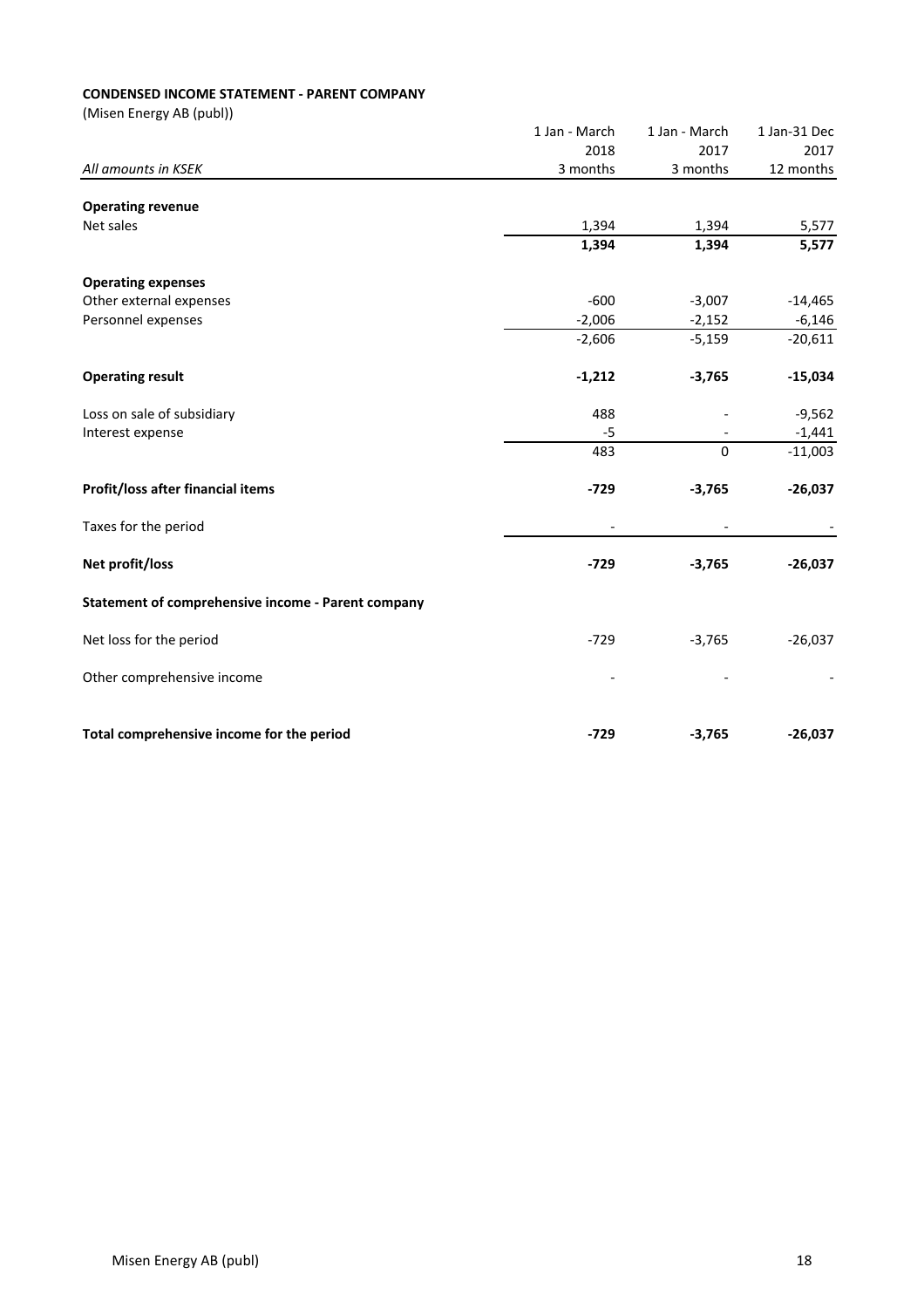## **CONDENSED BALANCE SHEET - PARENT COMPANY**

| All amounts in KSEK                      | 31 March 2018 | 31 March 2017 | 31 Dec 2017 |
|------------------------------------------|---------------|---------------|-------------|
| <b>ASSETS</b>                            |               |               |             |
| <b>Non-current assets</b>                |               |               |             |
| <b>Financial fixed assets</b>            |               |               |             |
| Shares in subsidiaries                   | 308,359       | 301,287       | 252,997     |
| <b>Total financial fixed assets</b>      | 308,359       | 301,287       | 252,997     |
| <b>Total fixed assets</b>                | 308,359       | 301,287       | 252,997     |
| <b>Total non-current assets</b>          | 308,359       | 301,287       | 252,997     |
| <b>Current receivables</b>               |               |               |             |
| Other receivables                        | 1             | 2             | 177         |
| Short-term receivables subsidiaries      | 12,701        | 20,113        | 69,849      |
| Prepaid expenses and accrued income      | 384           | 141           | 354         |
|                                          | 13,086        | 20,256        | 70,380      |
| <b>Cash and bank balances</b>            | 4,988         | 1,653         | 1,644       |
|                                          |               |               |             |
| <b>Total current assets</b>              | 18,074        | 21,909        | 72,024      |
| <b>TOTAL ASSETS</b>                      | 326,433       | 323,196       | 325,021     |
| All amounts in KSEK                      | 31 March 2018 | 31 March 2017 | 31 Dec 2017 |
| <b>EQUITY AND LIABILITIES</b>            |               |               |             |
| <b>Equity</b>                            |               |               |             |
| <b>Restricted equity</b>                 |               |               |             |
| Share capital                            | 290,136       | 290,136       | 290,136     |
| Statutory reserves                       | 345           | 345           | 345         |
|                                          | 290,481       | 290,481       | 290,481     |
| Non-restricted equity                    |               |               |             |
| Profit/Loss brought forward              | 3,590         | 29,625        | 29,627      |
| Profit/loss for the year                 | $-729$        | $-3,765$      | $-26,037$   |
|                                          | 2,861         | 25,860        | 3,590       |
| <b>Total equity</b>                      | 293,342       | 316,341       | 294,071     |
| <b>Non-current liabilities</b>           |               |               |             |
| Other long-term debts to group companies | 88            | 90            | 90          |
| <b>Total non-current liabilities</b>     | 88            | 90            | 90          |
| <b>Current liabilities</b>               |               |               |             |
| Accounts payable                         | 19,545        | 3,006         | 17,457      |
| Other short-term liabilities             | 11,666        | 198           | 10,616      |
| Accrued expenses and deferred income     | 1,792         | 3,561         | 2,787       |
| <b>Total current liabilities</b>         | 33,003        | 6,765         | 30,860      |
| <b>TOTAL EQUITY AND LIABILITIES</b>      | 326,433       | 323,196       | 325,021     |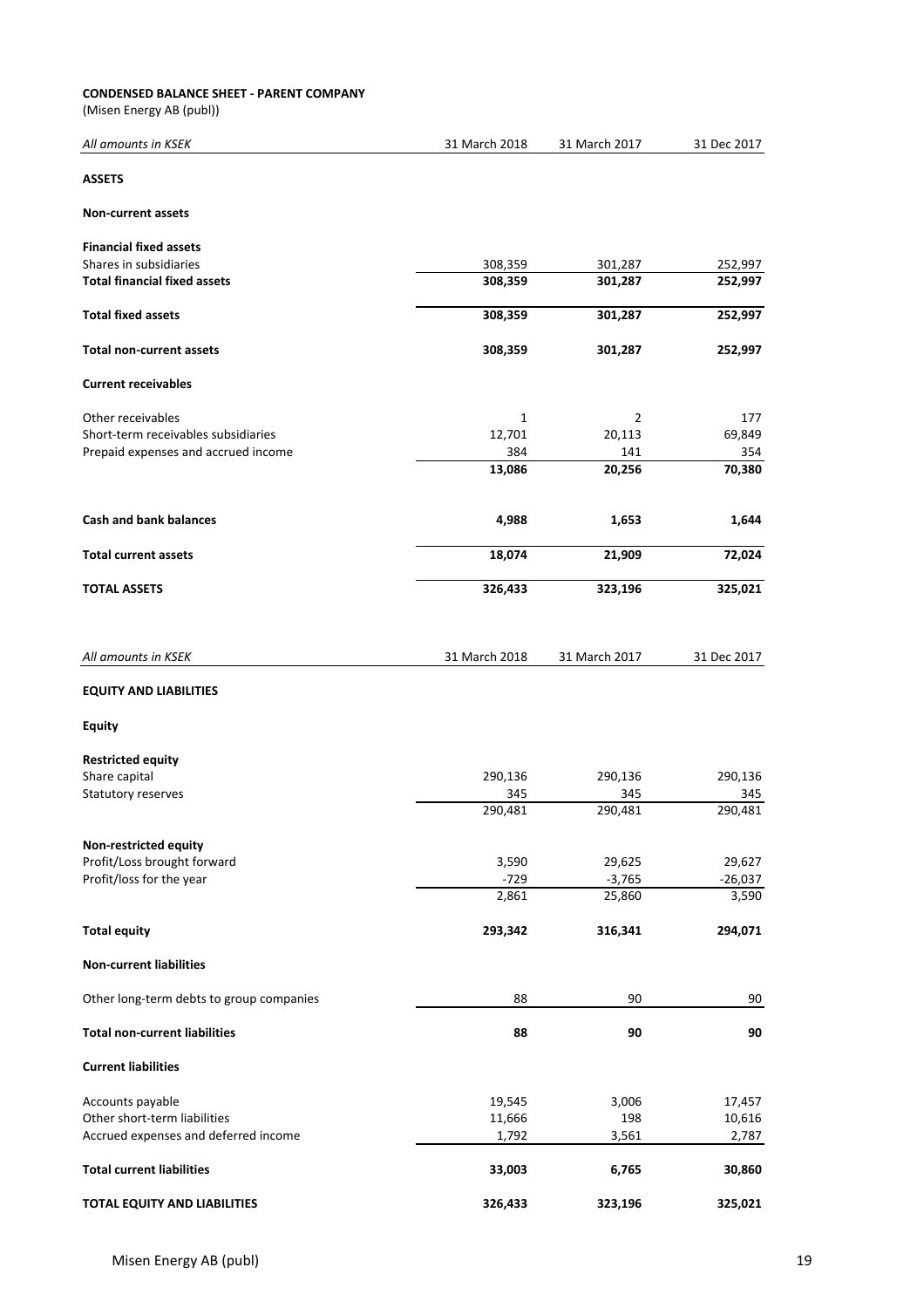## **CONDENSED STATEMENT OF CHANGES IN EQUITY - PARENT COMPANY**

|                                            | <b>Share</b>             |                          |                              |                 |                     |
|--------------------------------------------|--------------------------|--------------------------|------------------------------|-----------------|---------------------|
|                                            | <b>Share</b>             | <b>Statutory</b>         | Premium                      | <b>Retained</b> |                     |
| All amounts in KSEK                        | capital                  | reserves                 | reserve                      | earnings        | <b>Total equity</b> |
|                                            |                          |                          |                              |                 |                     |
| Equity brought forward 2017-01-01          | 290,136                  | 345                      | 714,285                      | $-684,661$      | 320,105             |
| Net result                                 |                          |                          |                              |                 |                     |
| Net result of the period Jan - March 2017  | -                        |                          |                              | $-3,765$        | $-3,765$            |
| <b>Total comprehensive income</b>          | $\overline{\phantom{a}}$ | $\overline{\phantom{a}}$ | $\qquad \qquad \blacksquare$ | $-3,765$        | $-3,765$            |
| Equity brought forward 2017-03-31          | 290,136                  | 345                      | 714,285                      | $-688,427$      | 316,339             |
| Equity opening balance 2017-04-01          | 290,136                  | 345                      | 714,285                      | $-688,427$      | 316,339             |
| Net result                                 |                          |                          |                              |                 |                     |
| Net result of the period April -Dec 2017   | ۰                        |                          |                              | $-22,272$       | -22,272             |
| <b>Total comprehensive income</b>          | 0                        | 0                        | 0                            | $-22,272$       | $-22,272$           |
| Equity brought forward 2017-12-31          | 290,136                  | 345                      | 714,285                      | $-711,424$      | 293,342             |
| Net result                                 |                          |                          |                              |                 |                     |
| Net result for the period Jan - March 2018 |                          |                          |                              | -729            | -729                |
| <b>Total comprehensive income</b>          | $\blacksquare$           |                          |                              | -729            | $-729$              |
| Equity brought forward 2018-03-31          | 290,136                  | 345                      | 714,285                      | -711,424        | 293,342             |
| Equity opening balance 2018-04-01          | 290,136                  | 345                      | 714,285                      | $-711,424$      | 293,342             |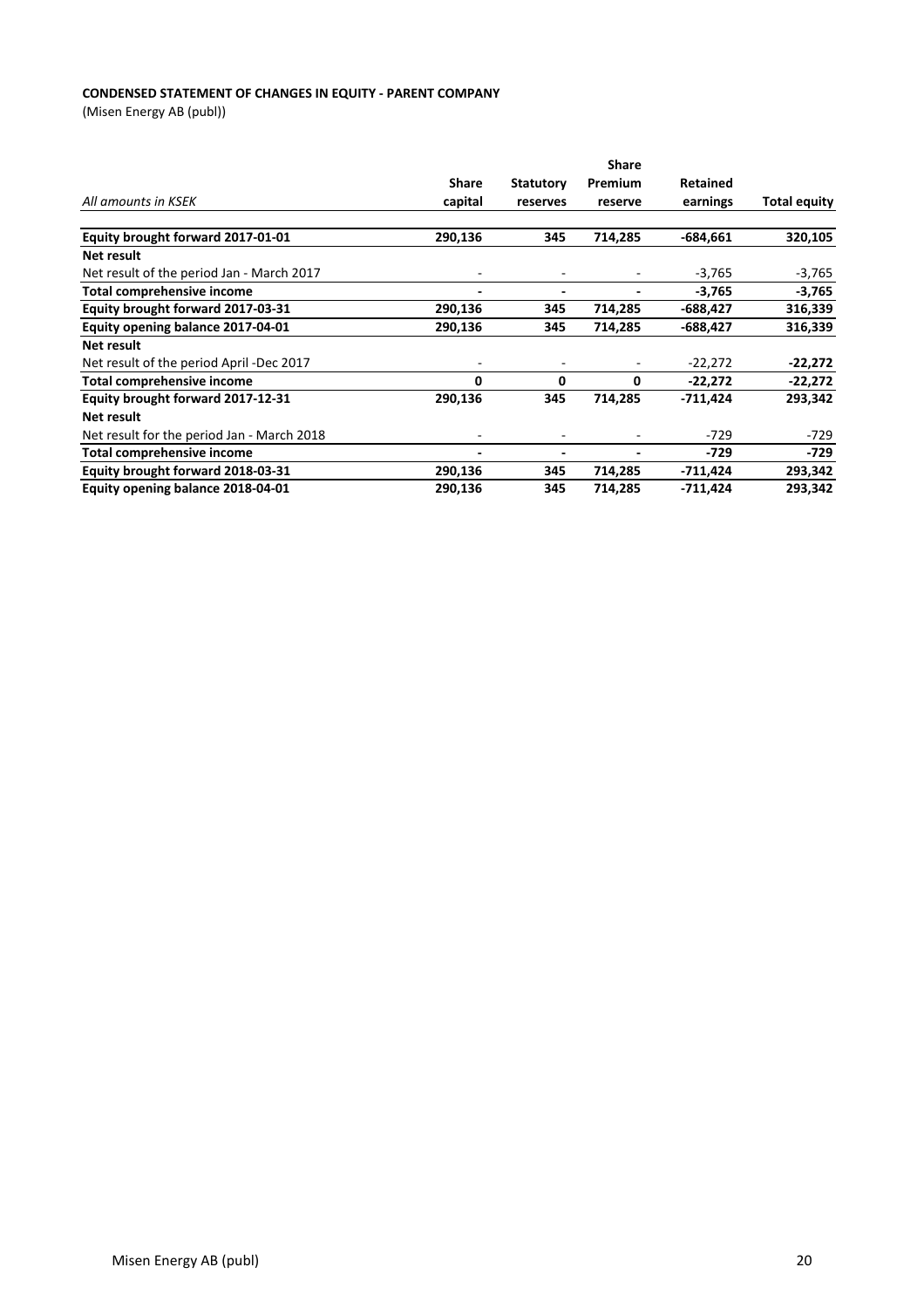# **CONDENSED STATEMENT OF CASH FLOWS - PARENT COMPANY**

|                                             | 1 Jan-31 March | 1 Jan-31 March<br>2017 | 1 Jan-31 Dec<br>2017 |
|---------------------------------------------|----------------|------------------------|----------------------|
|                                             | 2018           |                        |                      |
| All amounts in KSEK                         | 3 months       | 3 months               | 12 months            |
| Operating activities                        |                |                        |                      |
| Operating income                            | $-1,212$       | $-3,765$               | $-15,034$            |
| Interest paid                               | -5             |                        | $-2$                 |
| Cash flow from operating activities         |                |                        |                      |
| before working capital changes              | $-1,217$       | $-3,765$               | $-15,036$            |
| Decrease(+)/increase in receivables         | $-7,708$       | $-2,722$               | $-52,745$            |
| Decrease(-)/increase in accounts payable    | 2,088          | 2,276                  | 16,727               |
| Decrease(-)/increase(+) in short term debts | 55             | $-1,168$               | 8,476                |
| Cash flow from operating activities         | $-6,782$       | $-5,379$               | $-42,578$            |
| <b>Investment activities</b>                |                |                        |                      |
| Sale of shares in subsidiary                | 10,126         |                        | 27,590               |
| Cash flow from investing activities         | 10,126         | 0                      | 27,590               |
| <b>Financing activities</b>                 |                |                        |                      |
| Change in long-term debt                    |                | $-2$                   | 9,598                |
| Cash flow from financing activities         | $\mathbf 0$    | $-2$                   | 9,598                |
| Cash flow for the period                    | 3,344          | $-5,381$               | $-5,390$             |
| Cash at the beginning of the period         | 1,644          | 7,034                  | 7,034                |
| Cash at the end of the period               | 4,988          | 1,653                  | 1,644                |